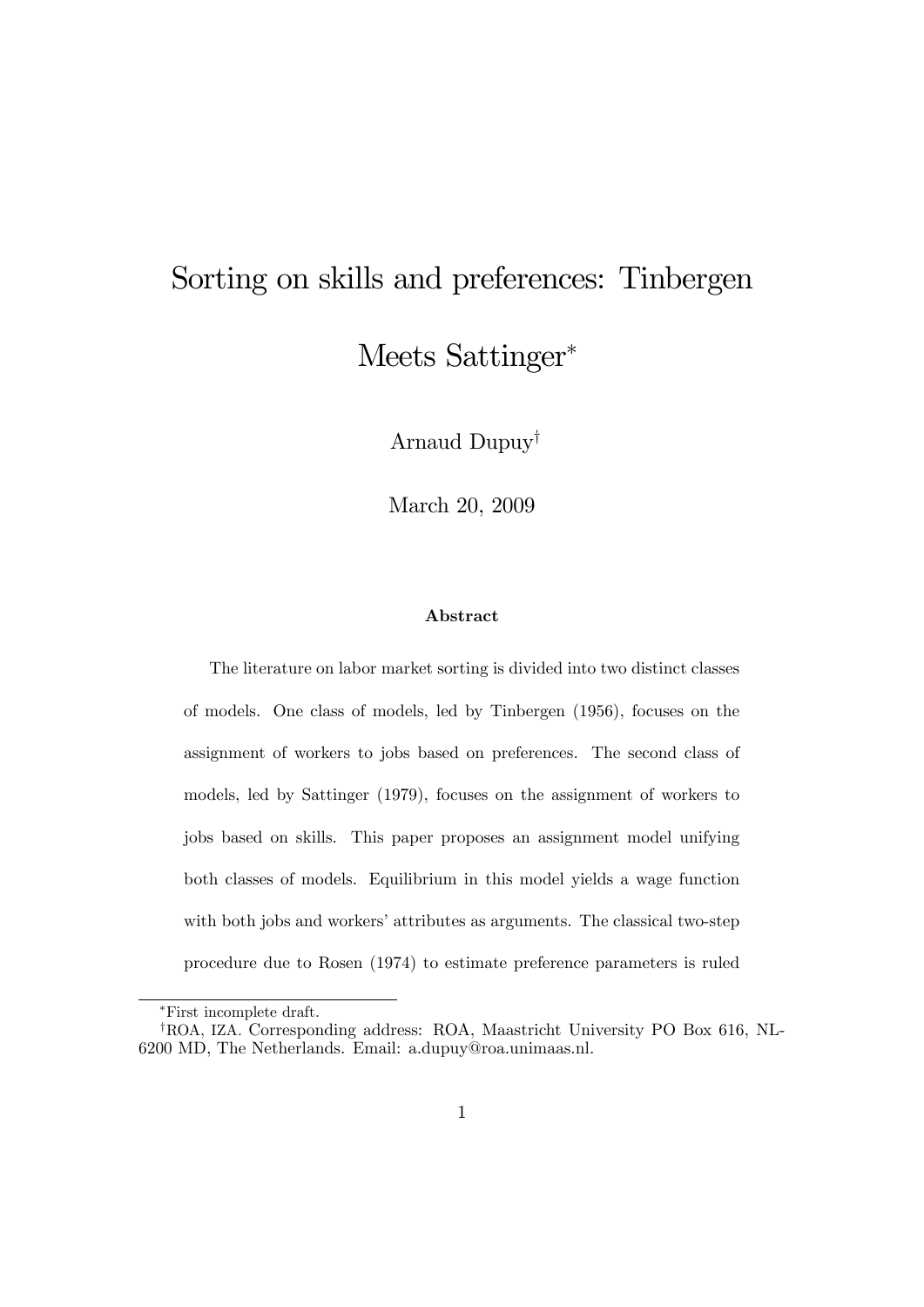out and new techniques are proposed. Possible extensions of the model beyond the labor market are also proposed.

JEL Classification: D3, J21, J23 and J31.

Keywords: Hedonic models, Personality traits, closed form solution, Rosen's two-step procedure.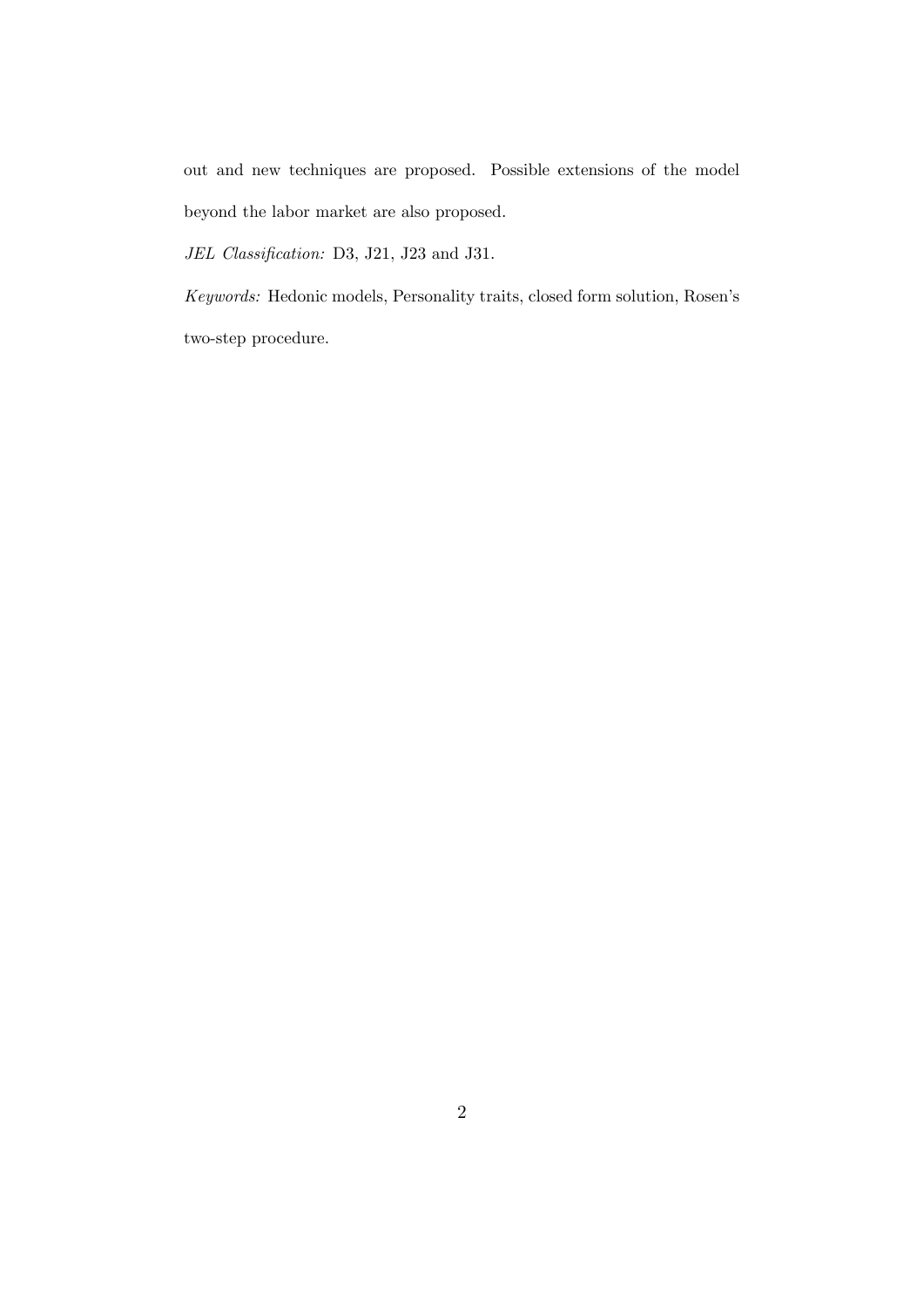# 1 Introduction

Recent emerging empirical literature (e.g. Borghans et al. (2008)) has shown the importance of personality traits in economics and in particular for earnings (Bowles et al. (2001)). This literature shows that earnings are related to personality traits like risk aversion or conscientiousness. One possible explanation for these wage differentials would be that personality traits are linked to preferences for certain jobs attributes so that the correlation between personality and earnings reflects compensating wage differentials for jobs disamenities. Yet, another explanation would be that personality traits are linked to skills that enhance productivity on the job and hence lead to higher wages. For instance, the documented positive effect of conscientiousness on earnings could come about because conscientiousness enhances workers' productivity or because in equilibrium, more conscientious workers are mapped onto jobs whose attributes are associated with negative intrinsic utility (tax controller) and hence require a wage compensation.

The model presented in this paper is the first treatment of personality traits in assignment models. The model is concerned with the process by which heterogenous workers that are characterized by a vector of attributes  $t$ , including both skills and preferences, are assigned to heterogenous jobs characterized by a vector of attributes z , including both required skills and disamenities. This paper shows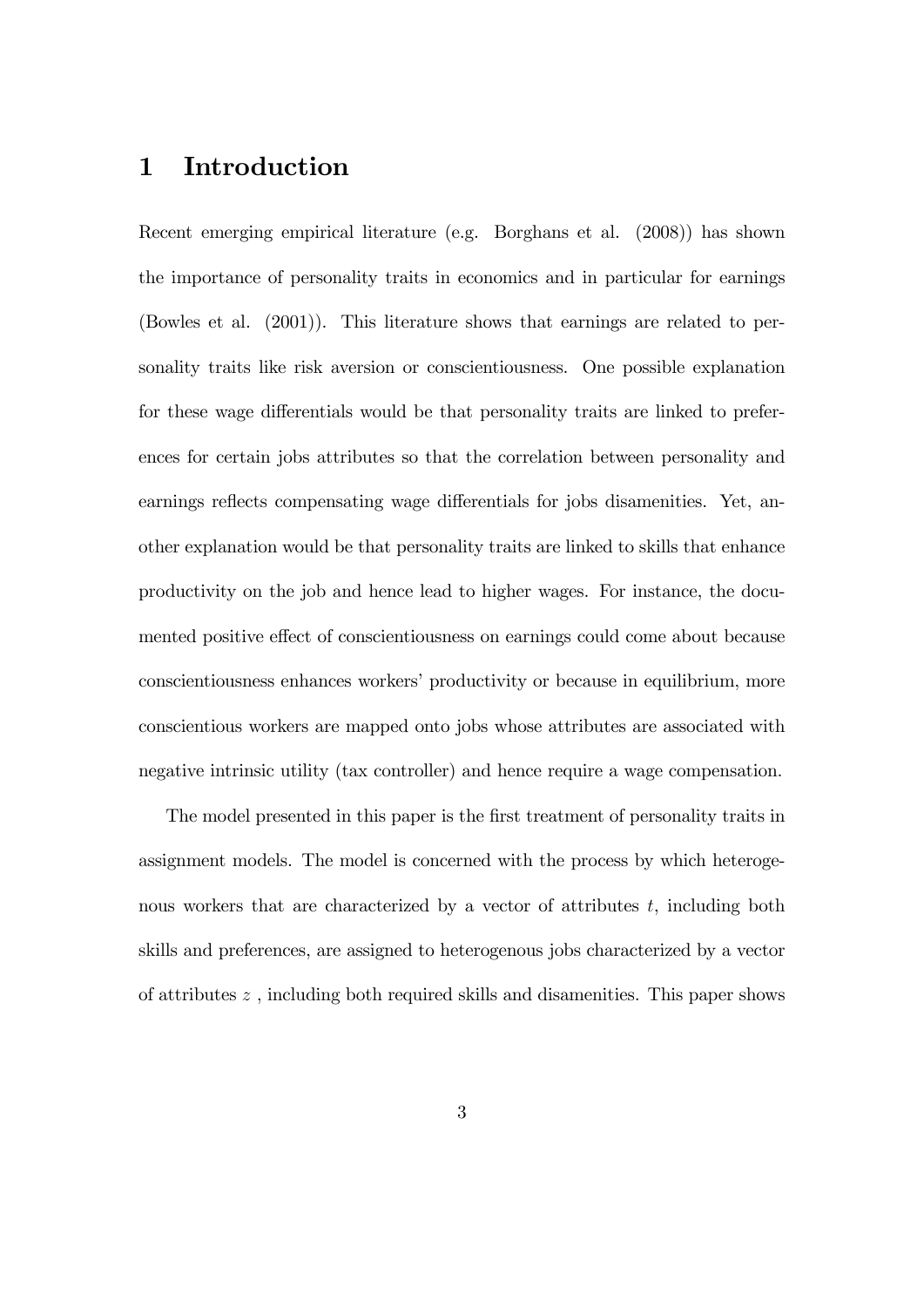that this type of assignment models yields an equilibrium<sup>1</sup> that is defined by a mapping of workers attributes t onto jobs attributes z, a function say  $t(z)$  or  $z(t)$ , together with a pricing function  $w(z, t)$  that depends on workers' attributes and jobs attributes. This feature of the model has important implications for the estimation of preference (technology) parameters in hedonic models. The traditional two-step procedure proposed by Rosen (1974) to estimate preference parameters provides biased estimates unless all workersíattributes are observed in the data. In general, only some attributes are observed. Since jobs attributes map onto all workers' attributes through  $z(t)$ , unobserved workers' attributes will correlate with some jobs attributes and bias the estimation of the wage function in Rosen's first step. As a consequence, estimates of preferences in Rosenís second step will be a mixture of preference and technology parameters.

The model presented in this paper nests existing assignment models in the literature. This literature is divided into two distinct classes of models depending on the nature of the process governing assignment. One class of models, led by Tinbergen (1956), focuses on the assignment of workers to jobs based on preferences.

 $1$ The existence, uniqueness, purity and efficiency of this type of models have been treated elsewhere, e.g. Gretsky et al. (1992; 1999) deals with the so call *endowment* economy where z is endowed to the firm and Ekeland (2005a; 2005b) and more recently Chiappori et al. (2007) that deal with the generalization to hedonic *production* economy where  $z$  is produced by firms with endowed attributes say  $y$ . Chiappori et al.  $(2007)$  have shown that hedonic models are equivalent to matching models and both belong to the general class of optimal transportation problems (Monge-Kantorovich). Under the assumptions made in this paper, in particular, about the shape of the profit and utility functions and given absolute continuous distribution of characteristics on both sides, an equilibrium exists, is unique and pure, see for instance Theorem 1, p. 3 in Ekeland (2005).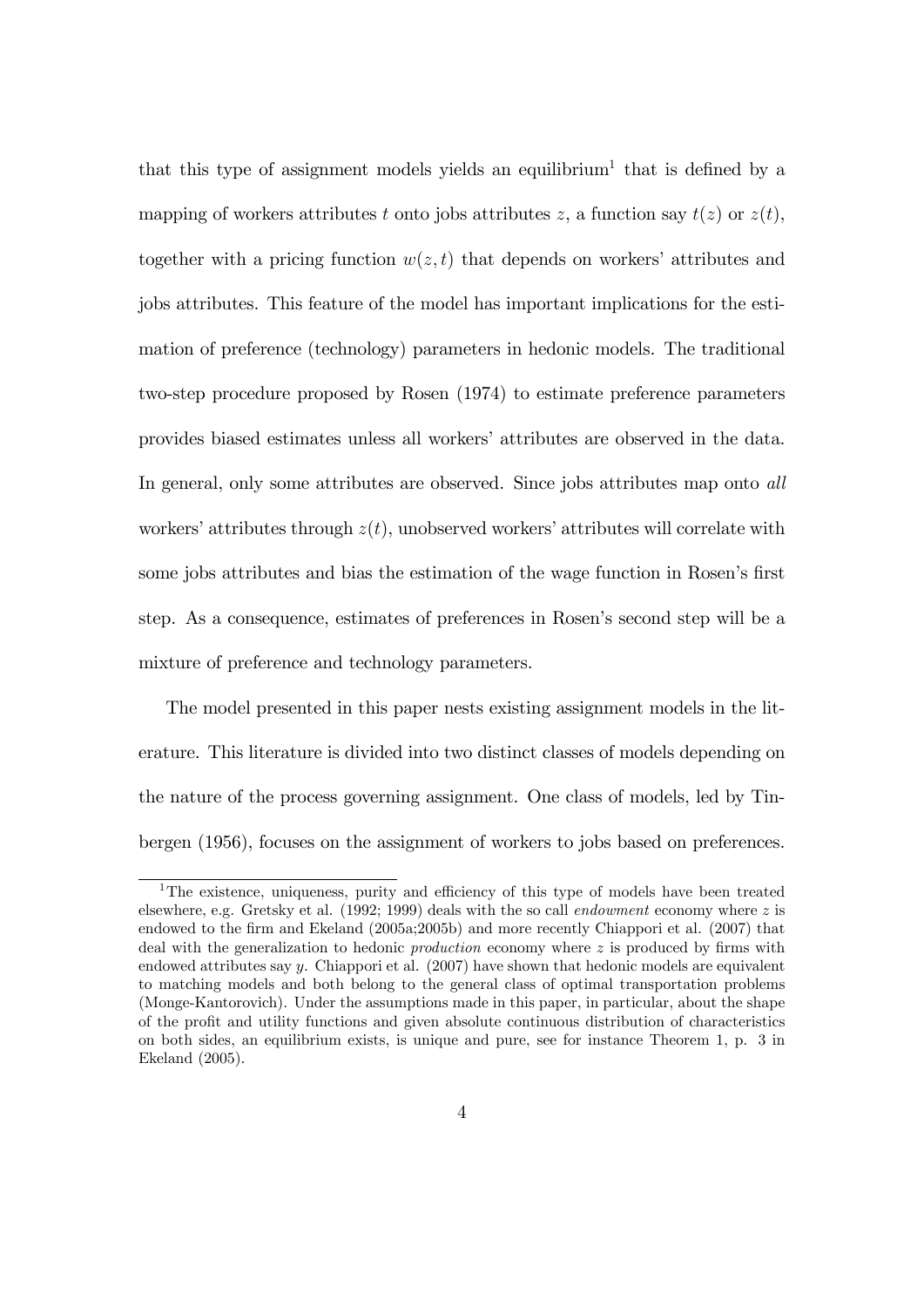Within this class of models, jobs attributes z are seen as disamenity and workers derive intrinsic disutility from  $z$ . Although jobs with different attributes are unequally productive, output at a job with attribute  $z$  does not depend on workers<sup>?</sup> attributes t. Hence productivity is merely determined by job attributes and all workers are equally productive at all jobs. In this class of models, workers select jobs attributes to maximize their utility. The pricing function  $w(z, t)$  does not depend on workers attributes but merely on jobs attributes, i.e.  $w(z, t) = w(z)$ , and is therefore interpreted as a compensating wage differential. As an example, the preference class of models indicates that risk loving workers will tend to become firemen as they command lower compensations for the risks taken on the job, but yet, assumes that risk loving workers would just make as good firemen as any other (risk averse) worker. While this class of models explains wage formation due to risk compensation, the model fails to explain wage formation due to productivity differential across workers.

In contrast, the second class of models, led by Sattinger (1979), focuses on the assignment of workers to jobs based on skills. Jobs attributes are seen as productive capacities and workers derive no intrinsic (dis-)utility from  $z$ . Both workers' and jobs attributes matter for productivity. Workers with certain attributes are more productive at certain jobs than others. In this class of models, workers select jobs attributes to maximize their wage and the wage function  $w(z, t)$  does not depend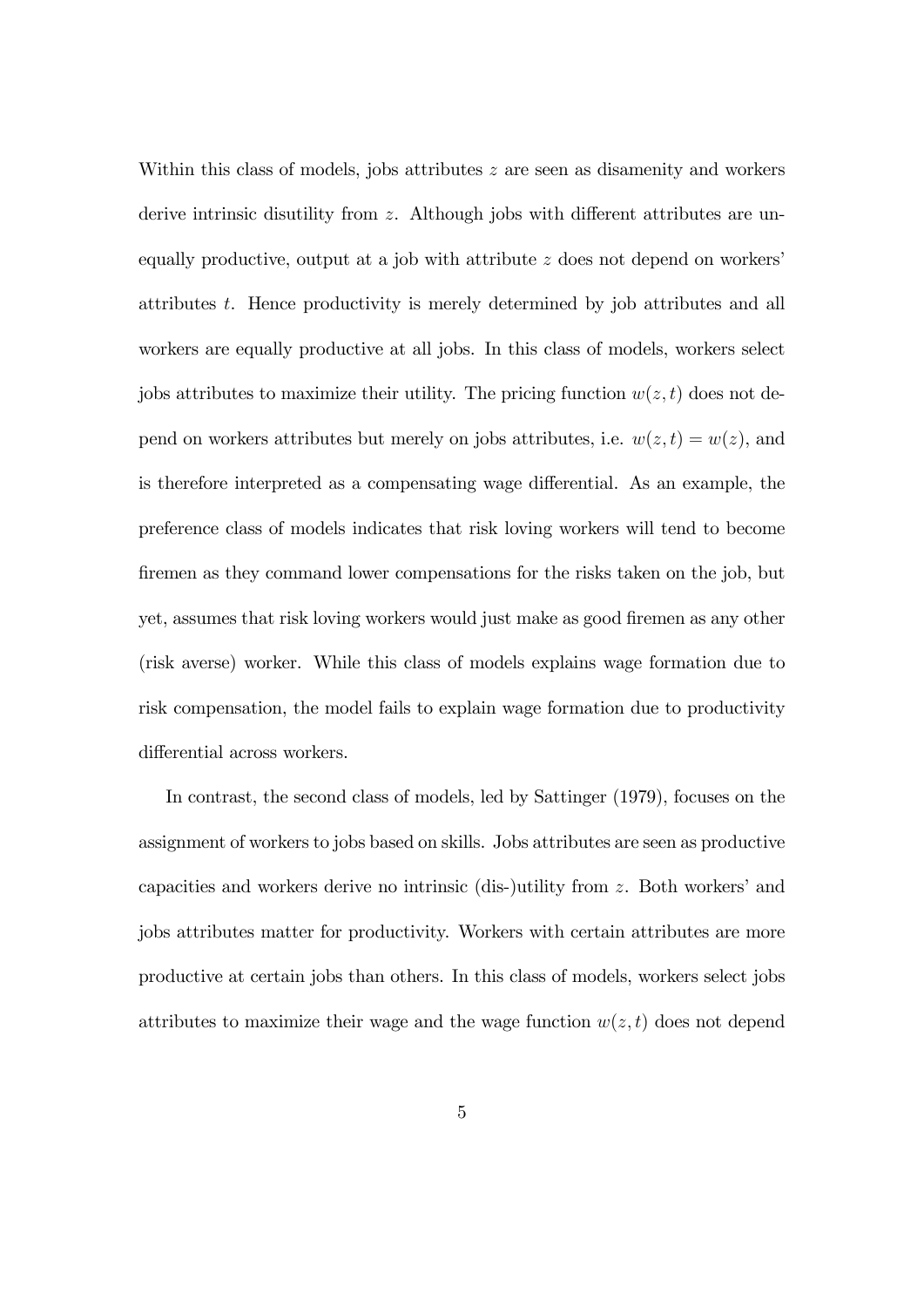on jobs attributes but merely on workers' attributes, i.e.  $w(z, t) = w(t)$ . For instance, the skills class of models indicates that conscientious workers will tend to become tax controllers as conscientiousness is an important factor of productivity on the job, but yet, assumes that conscientious workers derive the same disutility from being a tax controller as less conscientious workers. While this class of models explains wage formation due to differential productivity across workers, these models fail to explain wage formation due to preference compensation.

The model presented in this paper nests both Tinbergen's and Sattinger's models.<sup>2</sup> Under the assumption that all jobs attributes lead to intrinsic disutility and workers attributes do not affect productivity the model collapses to Tinbergen's model. Under the assumption that all workers attributes contribute to productivity and no job attributes lead to intrinsic disutility the model collapses to Sattinger's differential rents model.

There exist only few examples of closed form solutions for the hedonic price as a function of attributes, i.e.  $w(z, t)$ . The first was proposed by Tinbergen (1956). Assuming that i) workers derive intrinsic disutility from all their attributes, ii) price enters log linearly in the utility function, iii) intrinsic (dis-)utility is quadratic in jobs attributes  $z$ , iv) the supply of products is exogenous (the hedonic *endowment* 

 $2$ Sattinger (1977) developed a compensating wage differential model where workers differ in terms of productivity and jobs in terms of the satisfaction workers receive from working at it, both unidimensional. Workers and jobs attributes are encompassed in the definition of job satisfaction and cannot be distinguished from each other. Moreover, all jobs have similar productivity. There is no complementarity between workers skills and jobs requirements.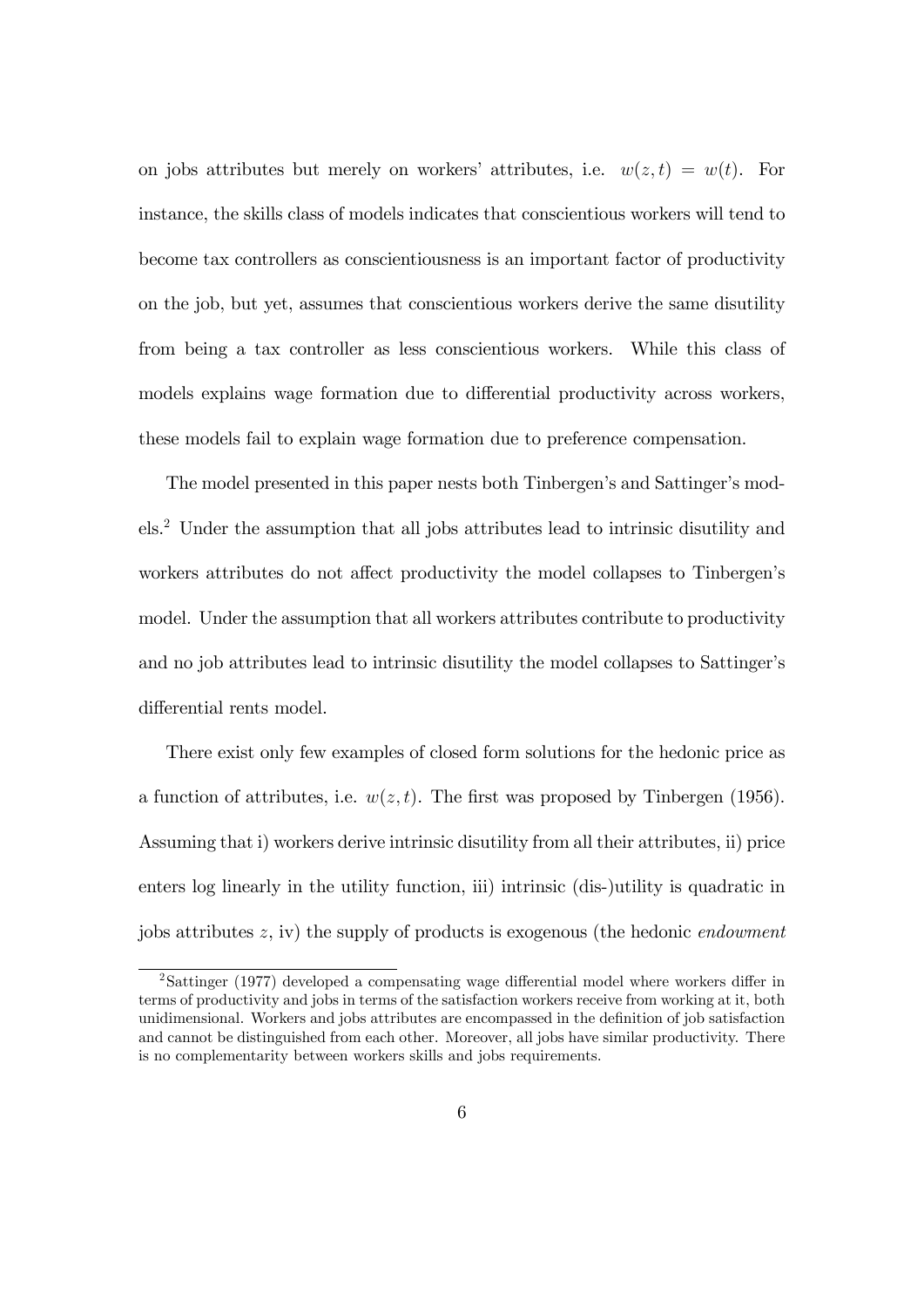economy model) and v) both workers and jobs attributes are normally distributed, Tinbergen showed that the log of the equilibrium price is a function quadratic in attributes  $z^3$  Assuming i), iii), iii) and v) and relaxing iv) by allowing firms to produce job attributes and introducing production costs (the hedonic production economy model), Epple (1984) provided a closed form solution for the hedonic price function that is quadratic in z when production costs are also quadratic in z. Sattinger (1979 and 1980) provided closed for solutions when jobs and workers are differentiated along a single attribute (skills demanded and supplied) assuming that workers derive no intrinsic disutility from the level of skills demanded by their job, i.e. maximize their wage. This skills attribute affects productivity but does not derive intrinsic utility. The pricing function of interest in this model is the wage as a function of workers' skills. Since skills derive no intrinsic disutility and merely affect production, sorting in this model occurs on productive attributes rather than preference attributes as in Tinbergen and Epple. Sattinger's (1980) closed form solutions for the wage function are obtained when the distribution of jobs and workers are Pareto, production is multiplicative in attributes (i.e. Cobb-Douglas) and utility depends on wages only. This last assumption is characteristic of the differential rents model that precludes compensating wage differential for intrinsic disutility derived from the job. A closed form solution for the unified

<sup>&</sup>lt;sup>3</sup>In fact, replacing ii) by ii') price enters linearly in the utility function, the level of the equilibrium price would be quadratic in z.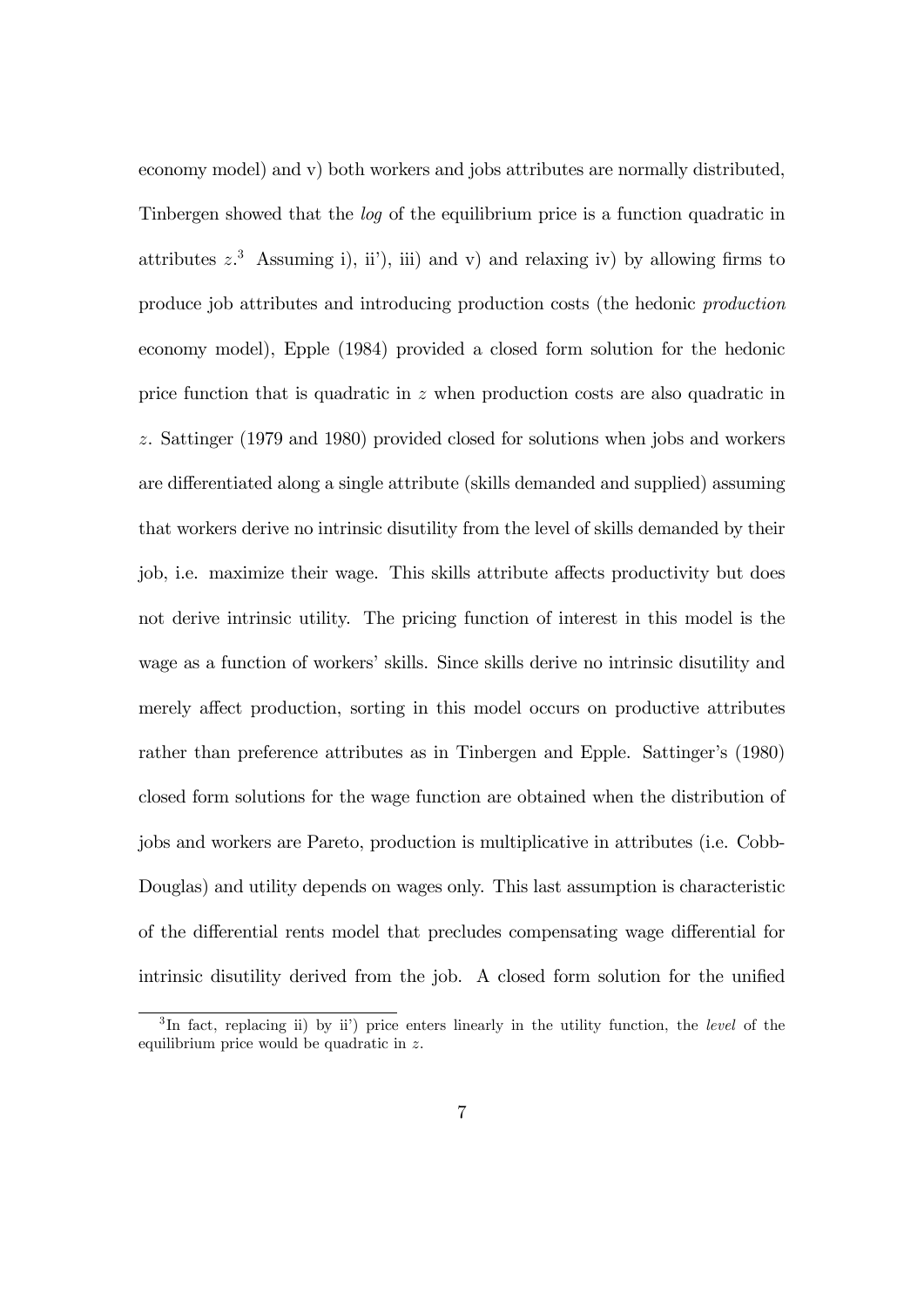model is proposed in this paper. This solution is derived when workers' and jobs attributes are normally distributed and intrinsic dis-utility is quadratic in jobs attributes and productivity is quadratic in workers' attributes.

This paper relates to the general literature on hedonic models and not only on that segment focussing on the labor market. For instance, Epple's extension of Tinbergen's endowment economy to a production economy was originally written in a consumer/producer context, not a worker/Örm context. In the consumer/producer model, the restriction that consumers' attributes do not affect the production of goods does not at Örst sight seem to be too strong. However, the generalization proposed in this paper is also relevant in that case. Think for instance of an economy where firms are endowed with a vector of attributes  $y$ . In this economy, to produce good  $z$ , firms need to hire a fixed number of workers, one and only one worker for simplicity. Suppose further that the attributes of that worker, say  $t'$ , matter in the production process so that the costs (profits) of producing good  $z$ depend on  $t'$ . Firms need now to optimize not only on z but also on  $t'$ . The model presented in this paper can be seen as a special case in which workers consume their own product  $t = t'$ . The foundation of this model and its potential applications to other markets are discussed in section 4 of this paper.

The remaining structure of the paper is as follows. In the next section, I present the unified model for the hedonic *endowment* economy and a closed form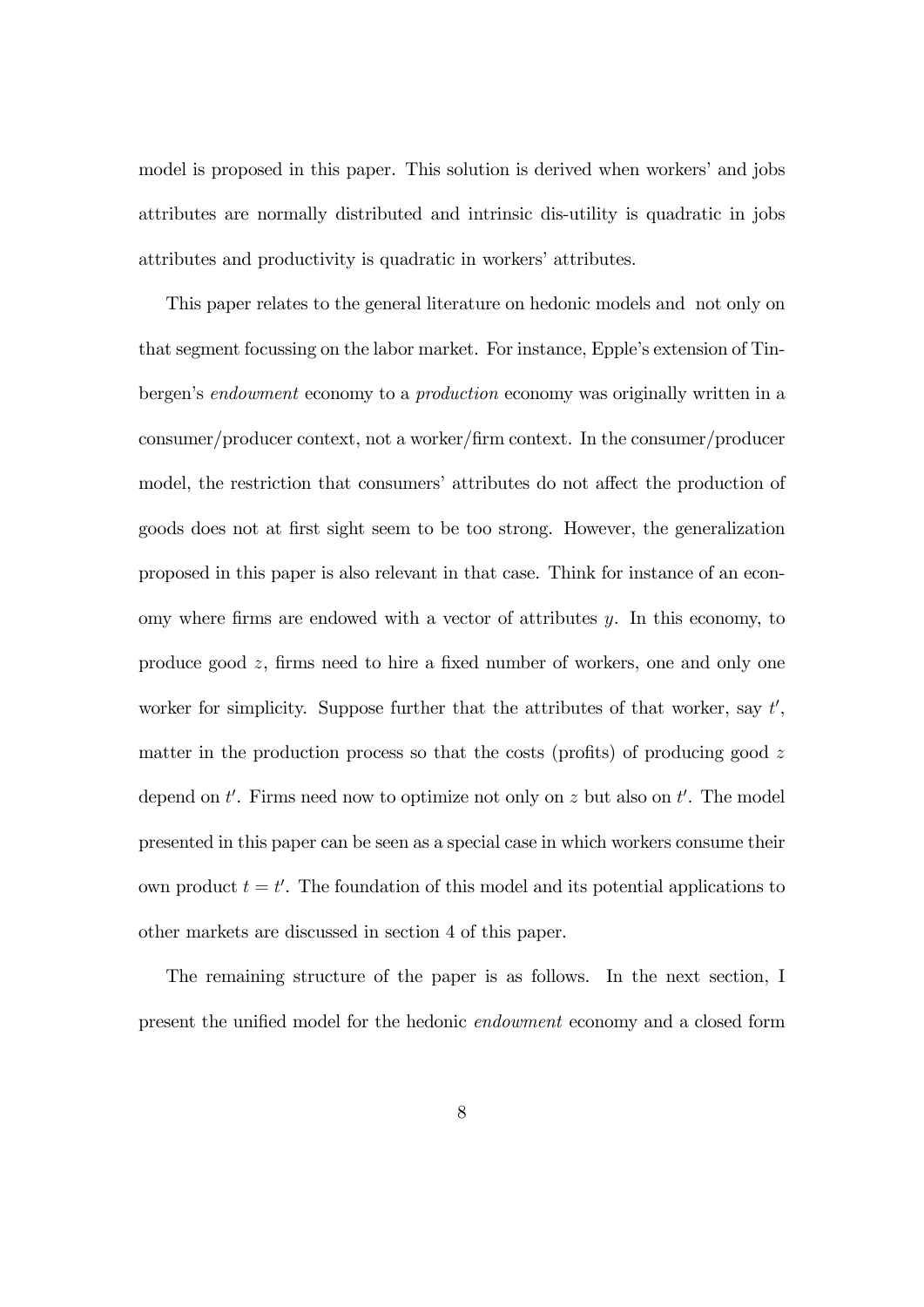solution for the wage function in the quadratic-normal setup. Section 3 discusses the implication for the estimation of preference parameters using Rosen's two-step approach when the true model is the unified model. Section 4 discusses first an extension of the model to the hedonic production economy, and then potential generalizations of the model to other markets than the labor market. Section 5 summarizes and concludes.

### 2 The unified hedonic endowment economy model

#### 2.1 Setup

Consider a static labor market where workers match one-to-one with firms. Let each firm be endowed with a single machine. The supply of machines is therefore assumed exogenous to the model, $4$  and the assumption that workers and firms match one-to-one therefore means that to produce output each machine must be operated by one and only one worker. Let a machine be characterized by a vector of attributes denoted by  $z \in \mathbb{R}^{n_z}$ . To fix ideas, machines attributes could be the level of physical strength required to operate the machine, the level of intellectual

<sup>&</sup>lt;sup>4</sup>The assumption that firms are endowed with a machine  $z$  can be released by supposing that firms are endowed with a vector of attributes  $y$  (investments capacity, managers' attributes etc.) and "produce" their machine z. The distribution of machines is then endogenous to the model. This case corresponds to the hedonic production economy and is dealt with section 4 of this paper. The main results of the paper remain unchanged but the mechanic of the model simplifies significantly by assuming machines are endowed.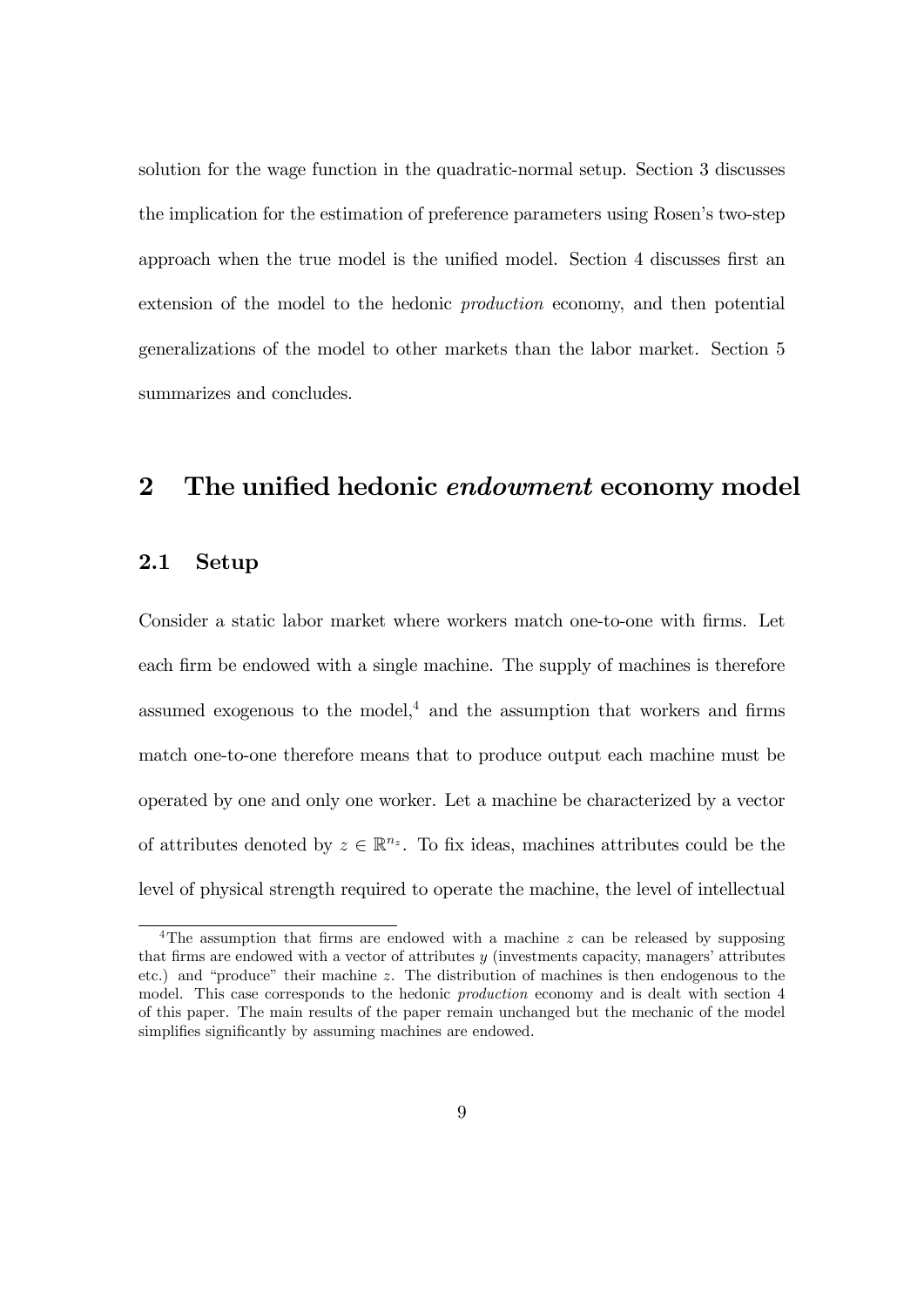complexity involved in operating the machine, the level of noise generated by the machine, the degree of risk taken while operating the machine, etc. Let  $f_z(z)$  and  $F_z(z)$  be the PDF and CDF of z respectively and let  $F_z$  be absolutely continuous with respect to Lebesgue measure.

Similarly, suppose that workers are endowed with a vector of attributes  $t \in \mathbb{R}^{n_t}$ . These attributes could refer to cognitive ability such as physical strength, intellectual ability but also personality traits such as conscientiousness, risk aversion etc.. Let the distribution of t be exogenous and let  $f_t(t)$  and  $F_t(t)$  be its PDF and CDF respectively and let  $F_t$  be absolutely continuous with respect to Lebesgue measure. For simplicity, I assume that  $n_z = n_t = n$  although this is not necessary to solve the equilibrium problem.<sup>5</sup>

In contrast to Tinbergen (1956), Epple (1984) and Ekeland et al. (2002 and 2004), the model does not require workers' attributes to be non productive. Let the output of each machine depend on its own attributes but also on the attributes of the worker operating this machine. Let  $p(z, t; E)$  be a continuous function indicating the units of output produced by the pair  $(z, t)$  where E are technology parameters<sup>6</sup> common to all firms. An attribute  $t_j$  is a productive attribute at

<sup>&</sup>lt;sup>5</sup>It should be noted here that the mass of workers is assumed to be equal to the mass of firms. The model could be accommodated to allow for different masses and would inevitably lead to unemployed workers or vacancies in equilibrium depending on whether the mass of workers exceeds that of firms. Although assignment models offer an interesting structure to analyze which agents are kept out of the market by the equilibrium pricing, the primary aim of this paper is to analyze wage formation when workers' attributes are both skills and personality traits. The assumption of equal mass does not seem to be restrictive with respect to this aim.

<sup>&</sup>lt;sup>6</sup>Throughout the paper we use capital letters to denote matrices.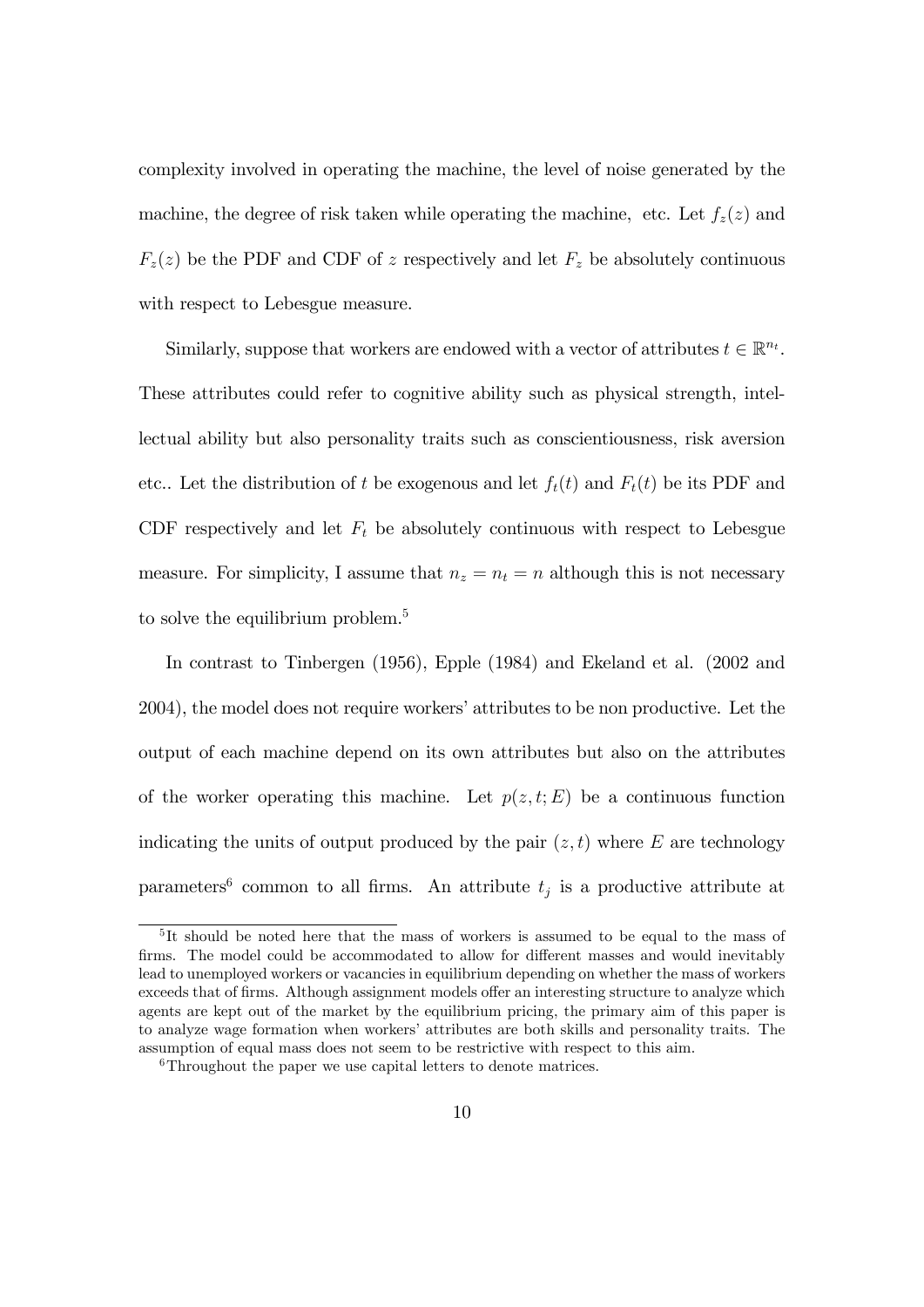job z if and only if  $\frac{\partial p(z,t;E)}{\partial t_j} \neq 0$ . Note that some attributes may be productive at some jobs but not at others. While skills of different types will clearly affect productivity, some preferences may also affect productivity, for instance, a risk averse person might also tend to operate a machine slower, conscientious workers may take better care of their machine, etc...

Let  $w(z, t)$  be the wage of a worker with attributes t when assigned to a machine with attributes z and let  $r(z, t)$  be the rents of a firm owning machine with attributes  $z$  when employing a worker with attributes  $t$ . Note that, by definition, product is exhausted so that  $p(z, t; E) - w(z, t) = r(z, t)$ .

In contrast to Sattinger (1979), the model does not require that jobs attributes do not affect intrinsic disutility. Assume that utility  $u \equiv u(c, t, z; A)$  is a continuous function where  $A$  are preference parameters common to all workers. Utility  $u$ depends on consumption c, equal to  $w(z, t)$  by assuming no unearned income, and the job satisfaction derived from the attributes of the machine workers' are assigned to. More specifically, let  $j(z, t; A)$  be a continuous function capturing job dissatisfaction defined as the tension between a worker's attributes and the attributes of her machine. The function  $j$  could take the specific form proposed by Tinbergen (1956),  $j(z, t; A) = \frac{1}{2} (z - t)' A (z - t)$  where A is a positive definite matrix of parameters. We therefore have  $u(c, t, z, A) = w(z, t) - j(z, t; A)$ . A job attribute  $z_i$  may or may not provide intrinsic utility depending on whether  $\frac{\partial j(z,t;A)}{\partial z_i}$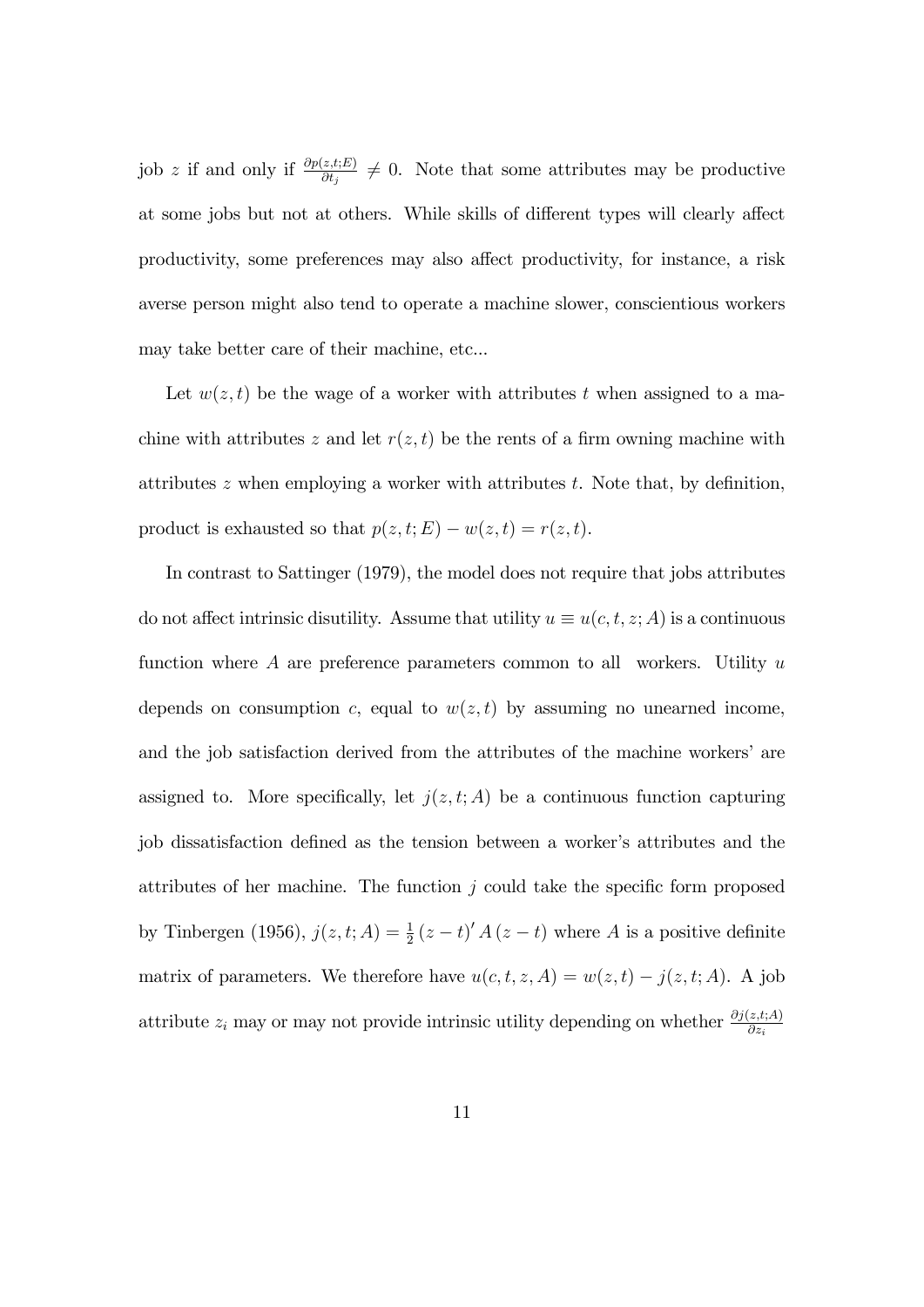is different from 0 or not.

#### 2.1.1 Equilibrium

**Definition 1** An equilibrium is a wage function  $w(z, t)$  and a mapping function  $t(z; A, E, w_z, w_t)$  so that i) firms' supply of machines with attributes z equals workers' demand for machine with attributes z everywhere on the support of z, ii) workers maximize utility and iii) firms maximize rents.<sup>7</sup>

Utility maximizing workers seek for a machine with attributes  $z$  so that:

$$
\frac{\partial u(w(z,t),j(z,t;A))}{\partial z} \equiv \frac{\partial w(z,t)}{\partial z} - \frac{\partial j(z,t;A)}{\partial z} = 0
$$
  

$$
\Leftrightarrow
$$
  

$$
\frac{\partial w(z,t)}{\partial z} = \frac{\partial j(z,t;A)}{\partial z}
$$
 (1)

Let  $z(t; A, w_z)$  denote the implicit function that solves Equation 1 for z given parameters A and a function  $w_z$  where  $w_z \equiv \frac{\partial w}{\partial z}$ . This function indicates the optimal machine a worker with attributes t chooses given preference parameters

 $7$  Existence, uniqueness, purity and efficiency of hedonic models have been studied elsewhere: Gretsky et al. (1992;1999), Ekeland (2005), and Chiappori et al. (2007), mimeo. Under the standing assumptions formulated in the setup above, an equilibrium allocation exists, is unique, and efficient. It will also be pure if the generalized Spence-Mirrlees condition is also satisfied. An equilibrium wage function exists, and is unique if every workers and every firms participate (full employment and no vacancies).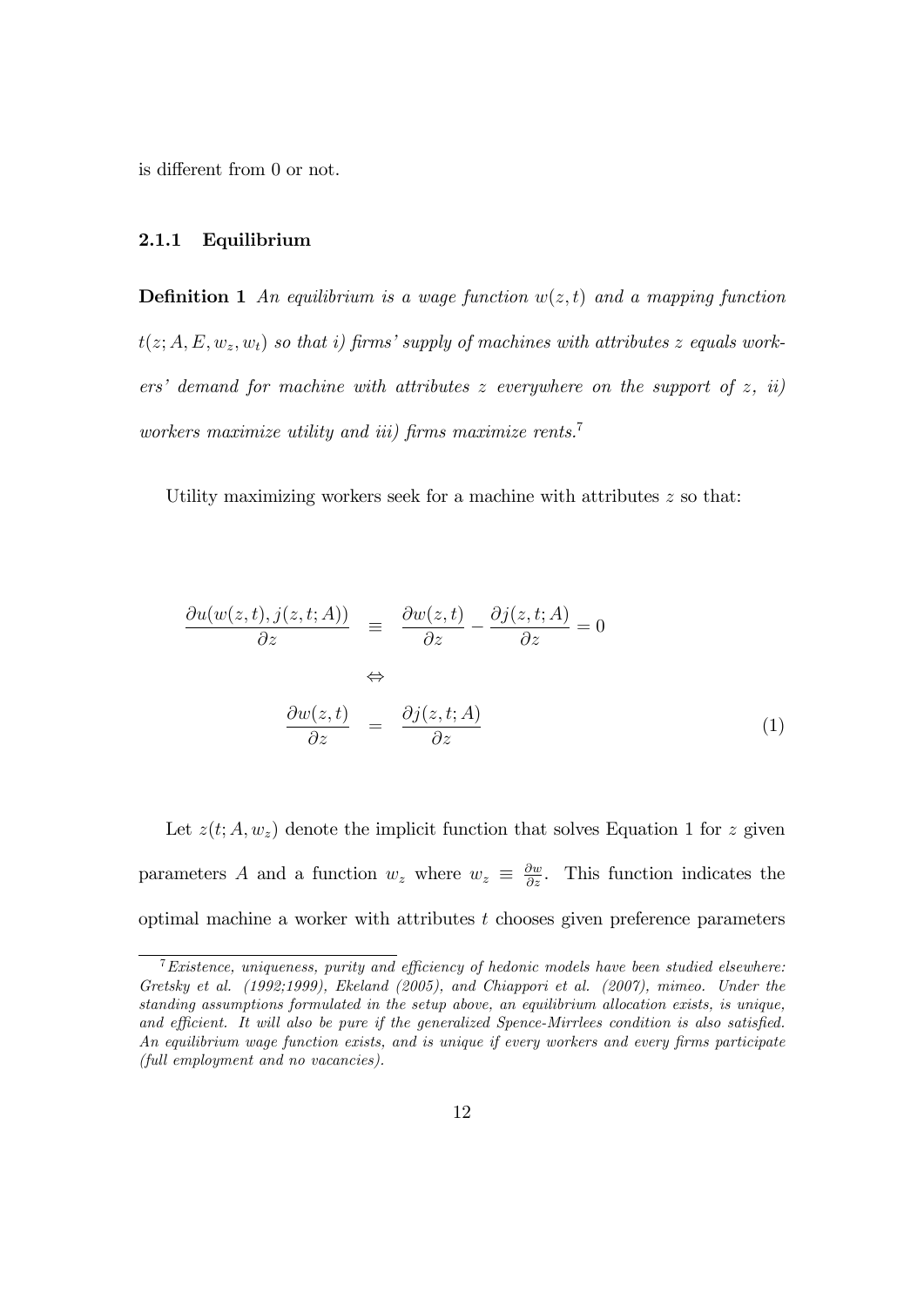A and the shape of the wage function and in particular the wage differential at  $z$ . The second order condition for utility maximization reads as:

$$
\frac{\partial^2 u(w(z,t),j(z,t;A))}{\partial z^2} \quad < \quad 0
$$
\n
$$
\Leftrightarrow
$$
\n
$$
\frac{\partial^2 w(z,t)}{\partial z^2} - \frac{\partial^2 j(z,t;A)}{\partial z^2} \quad < \quad 0
$$

Rents maximizing firms will look for a worker with attributes  $t$  so that:

$$
\frac{\partial r(z,t)}{\partial t} = \frac{\partial p(z,t;E)}{\partial t} - \frac{\partial w(z,t)}{\partial t} = 0
$$
\n
$$
\Leftrightarrow
$$
\n
$$
\frac{\partial w(z,t)}{\partial t} = \frac{\partial p(z,t;E)}{\partial t}
$$
\n(2)

The second order condition for rents maximization reads as:

$$
\frac{\partial^2 p(z,t;E)}{\partial t^2} - \frac{\partial^2 w(t)}{\partial t^2} < 0
$$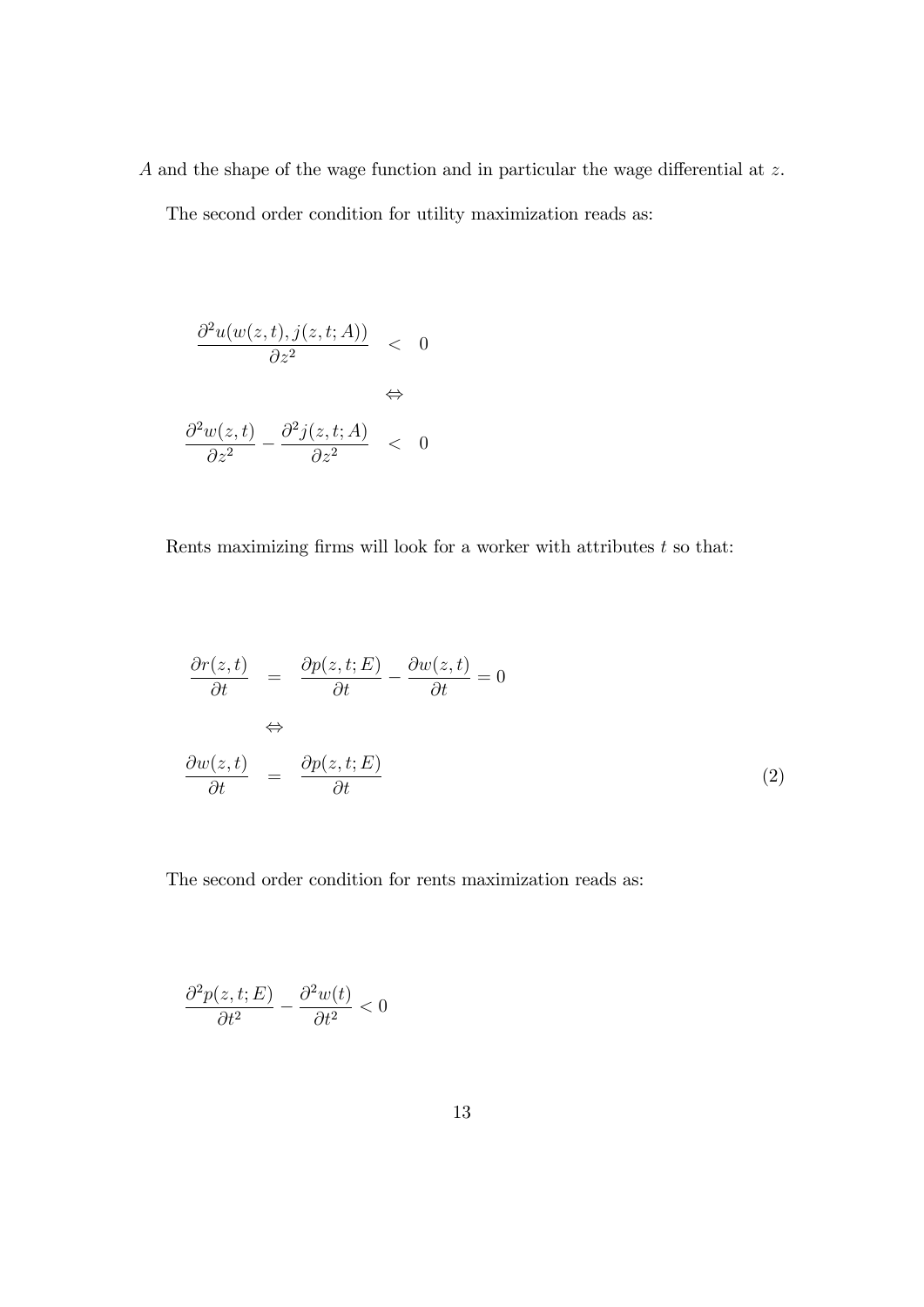Let  $t(z; E, w_t)$  denote the implicit function that solves Equation 2 for t given parameters E and a function  $w_t$  where  $w_t \equiv \frac{\partial w}{\partial t}$ . This function indicates the optimal choice of worker for a firm with machine  $z$  given productivity parameters  $E$  and the shape of the wage function and in particular the differential at  $t$ .

If the equilibrium is pure, the two mapping functions  $z(t; A, w_z)$  and  $t(z; E, w_t)$ are invertible. We therefore have the restriction  $t^{-1}(t; E, w_t) = z(t; A, w_z)$  and, for notational clarity, re-write the implicit function as  $t(z; A, E, w_z, w_t)$  without loss of generality. Note that for the equilibrium mapping to be pure, i.e.  $t(z^a; A, E, w_z, w_t) =$  $t(z^b; A, E, w_z, w_t) \Longrightarrow z^a = z^b$ , the generalized Spence-Mirrlees condition must be satisfied, see Ekeland (2005). Write the total surplus of a pair  $(z, t)$  as  $s(z, t; E, A) \equiv$  $p(z, t; E) - w(z, t) + u(t, z; A) = p(z, t; E) - j(z, t; A)$ , the generalized Spence-Mirrlees condition reads as:

$$
\frac{\partial s(z, t^a; E, A)}{\partial z} = \frac{\partial s(z, t^b; E, A)}{\partial z} \Longrightarrow t^b = t^a
$$
  

$$
\frac{\partial s(z^a, t; E, A)}{\partial t} = \frac{\partial s(z^b, t; E, A)}{\partial t} \Longrightarrow z^b = z^a
$$

For an equilibrium allocation to be reached, the supply of machines with attributes  $z$  should be equal to workers' demand for machines with attributes  $z$  for all z. This means that: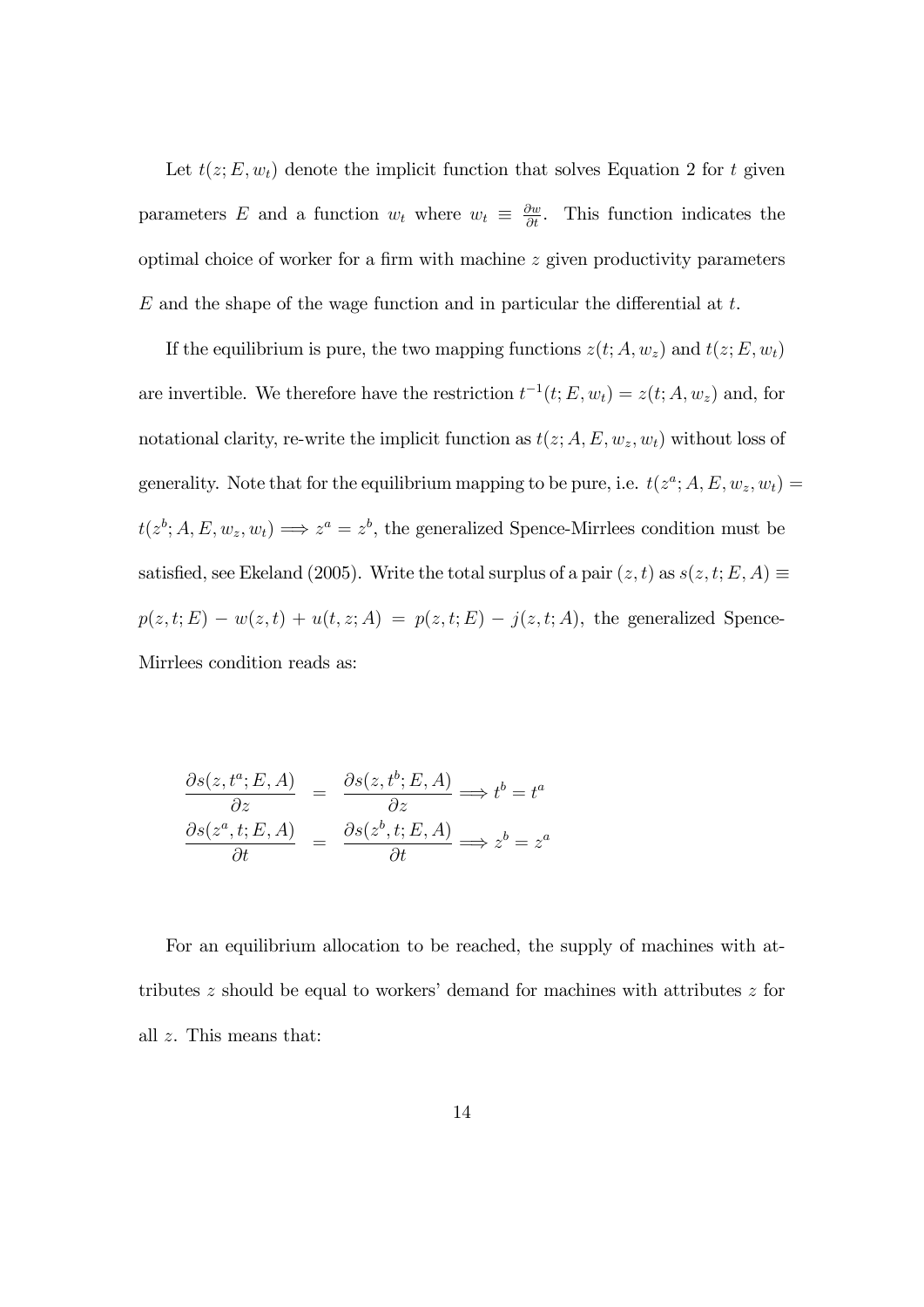$$
f_z(z)dz = f_t(t(z; A, E, w_z, w_t)) \left| \frac{\partial t(z; A, E, w_z, w_t)}{\partial z} \right| dz
$$

Equilibrium will be reached by choosing the right shape for the function  $w$  and in particular the right differentials at  $t$  and  $z$ . Workers and firms will participate if their wage and rents are larger than their reservation levels. To close the model, the usual assumption (see Ekeland et al. (2002 and 2004) and Sattinger (1979) among others) is to fix a reservation value for the utility, say  $\underline{u}$  and rent  $\underline{r}$  so that u and r must be larger than their respective thresholds. Ekeland  $(2005)$  has shown that the wage function has a unique solution on the support of z. The equilibrium in this economy is therefore characterized by a wage function  $w(z, t)$ and a mapping of workers' attributes onto jobs attributes  $t(z; A, E, w_z, w_t)$  so that i) supply equals demand everywhere on the support of  $z$ , ii) workers maximize utility and iii) Örms maximize rents.

### 2.2 Quadratic-normal example

#### 2.2.1 The model

As noted earlier by Tinbergen (1956) and Epple (1984), when attributes on both sides of the labor market are normally distributed, i.e.  $z->N(\mu_z, \Sigma_z)$  and  $t->$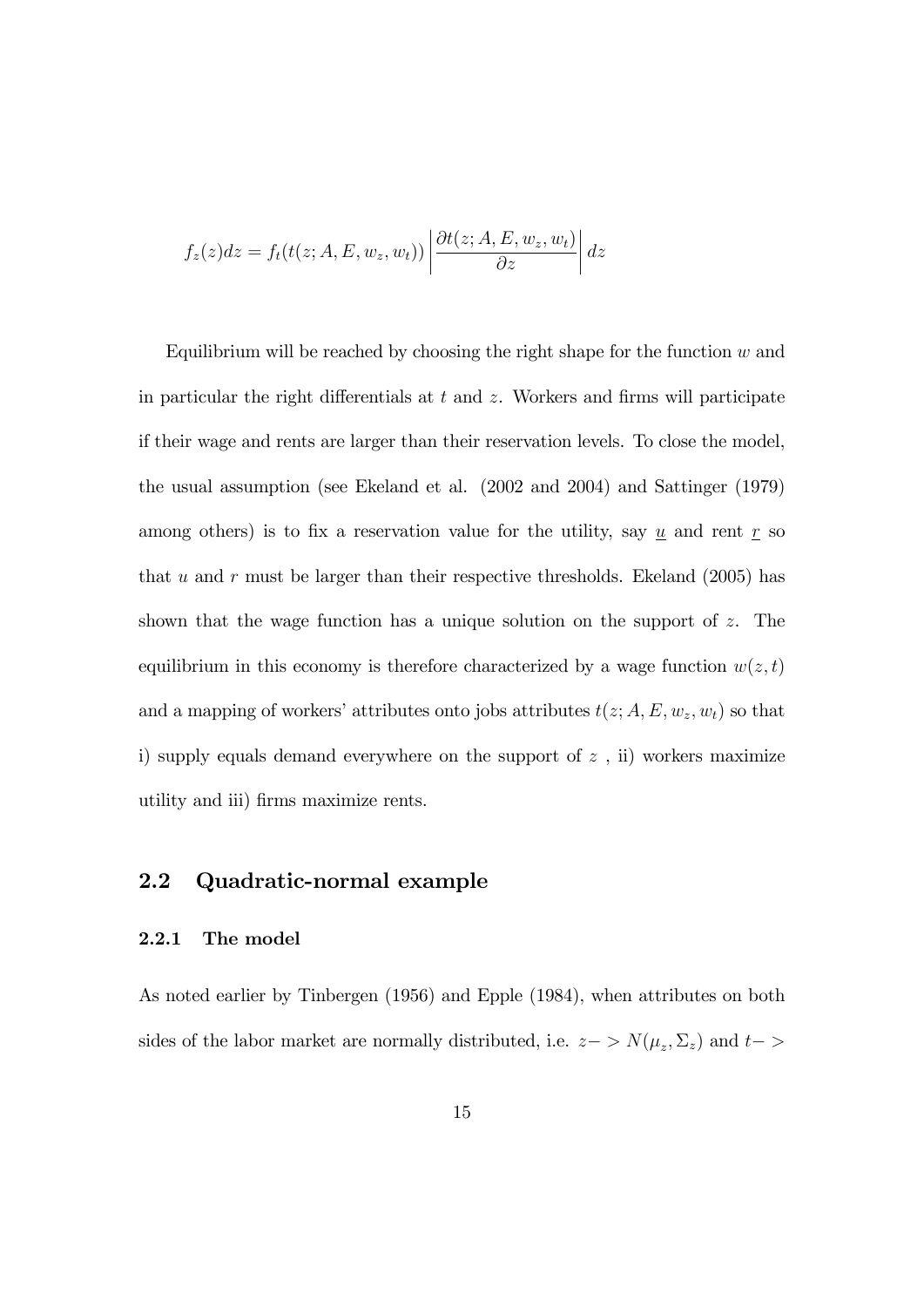$N(\mu_t, \Sigma_t)$ , linear mapping functions of the form  $t = \pi_0 + \Pi_1 z$  equilibrate supply and demand. Indeed, the equilibrium condition  $f_t(t)dt_1dt_2...dt_N = f_z(z)dz_1dz_2...dz_N$ given normally distributed attributes, is equivalent to equating the means, i.e.  $\mu_t = \pi_0 + \Pi_1 \mu_z$  and equating the variances, i.e.  $\Sigma_t = \Pi'_1 \Sigma_z \Pi_1$ .

The solution for  $\pi_0$  and  $\Pi_1$  is:<sup>8</sup>

$$
\pi_0 = \mu_t - \left(\Sigma_z^{1/2} \Sigma_t^{-1/2}\right)^{-1} \mu_z
$$
  

$$
\Pi_1 = \left(\Sigma_z^{1/2} \Sigma_t^{-1/2}\right)^{-1}
$$

To see this, note first that  $\Pi_1 (\Pi_1^{-1})' = \Pi_1^{-1} \Pi_1' = I$  where I is the identity matrix. Post-multiply both sides of the equation  $\Sigma_t = \Pi'_1 \Sigma_z \Pi_1$  by  $(\Pi_1^{-1})' =$  $\Sigma_t^{-1/2} \Sigma_z^{1/2}$ . This yields  $\Sigma_t \Sigma_t^{-1/2} \Sigma_z^{1/2} = \Pi'_1 \Sigma_z$ . Pre-multiply both sides of this equation by  $\Pi_1^{-1}$ . This yields the identity  $\Sigma_z^{1/2} \Sigma_t^{-1/2} \Sigma_t \Sigma_t^{-1/2} \Sigma_z^{1/2} = \Sigma_z$ .

This implies that one could solve analytically the shape of the equilibrium wage function by looking for the job satisfaction function  $j(.,.; A)$  and the production

<sup>&</sup>lt;sup>8</sup>Note that the power  $p, p \in R$ ,  $p \neq 0$ , of a square matrix A of size  $n \times n$  is obtained as  $A^p X = X diag(\lambda)$  where X is matrix of size  $n \times n$  formed of the n eigenvectors of A and  $\lambda$  is the vector containing the corresponding eigenvalues. If in addition  $A$  is symmetric, then  $X$  is orthogonal so that  $X'X = XX' = I$  and, post-multiplying both sides by X', the result simplifies to  $A^p = X diag(\lambda)^p X'$ . The matrix  $A^p$  will be real if and only if all eigenvalues  $\lambda$  are real and strictly positive that is if and only if A is positive definite. Since  $\Sigma_t$  and  $\Sigma_z$  are symmetric, the above result applies to  $\Sigma_t^{-1/2}$  and  $\Sigma_z^{1/2}$ . So,  $\Sigma_t^{-1/2}$  and  $\Sigma_z^{1/2}$  will be real if and only if all eigenvalues of  $\Sigma_t$  and  $\Sigma_z$  respectively are real and positive. (See Bosch (1987))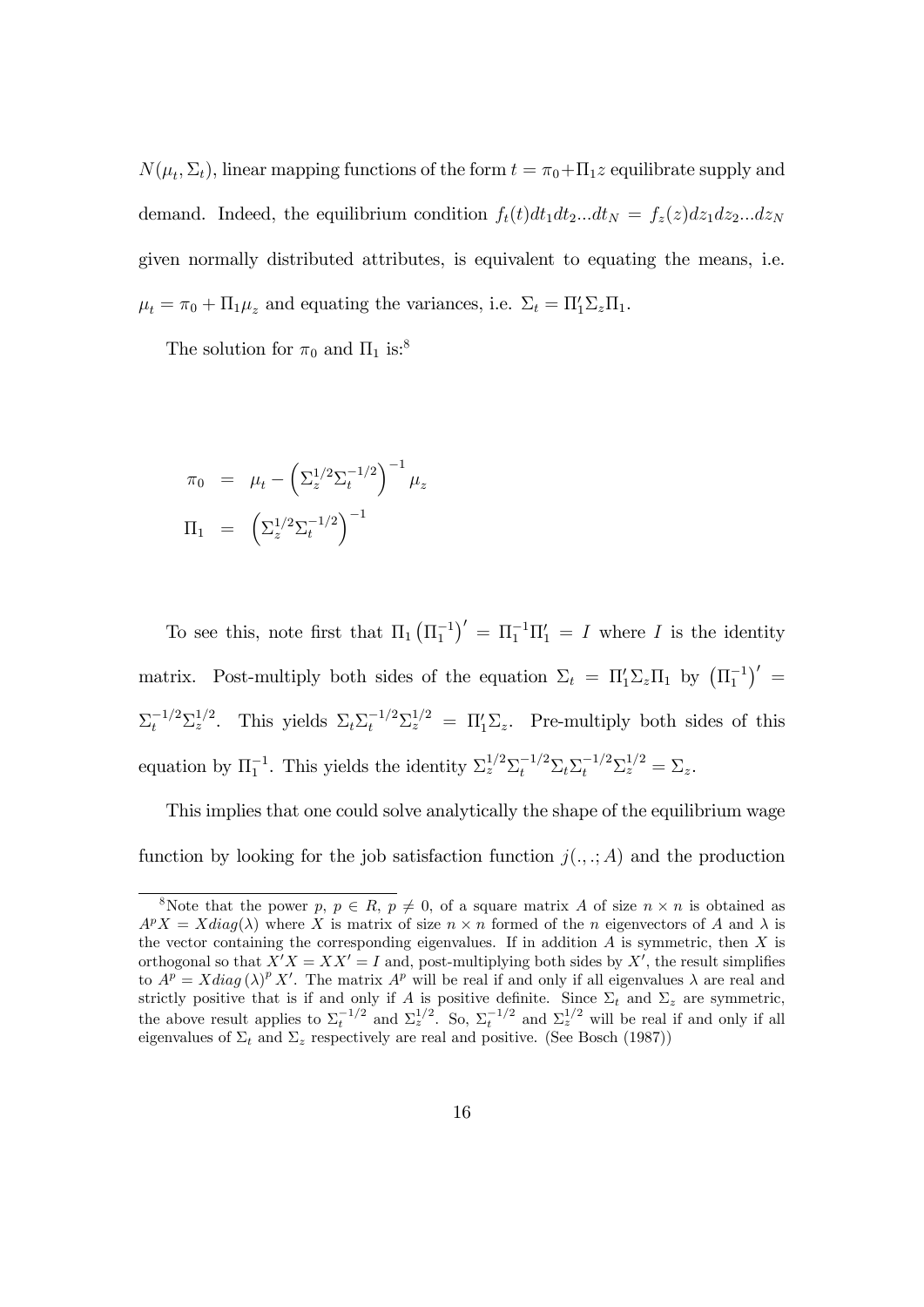function  $p(., .; E)$  so that the first order conditions for utility maximization and rents maximization would both yield linear relationships between  $t$  and  $z$ .

Suppose that as in Tinbergen (1956) job (dis-)satisfaction is defined as  $j(z, t; A)$  = 1  $\frac{1}{2}(z-t)' A (z-t)$ , where A is a positive definite matrix of preference parameters. Suppose further that productivity is given by  $p(z, t; E) = b_0 + b'z + c't + \frac{1}{2}$  $rac{1}{2}z'Bz +$ 1  $\frac{1}{2}t'Ct+t'Dz$  with  $E = \{b_0, b, c, B, C, D\}$  and where  $b_0$  is a positive constant, b and c are vectors filled with positive constants or zeros and  $B, C$  and D are matrices of parameters. The parameters contained in b and  $B$  indicate how productive a machine with attributes  $z$  is, independently of the attributes of the worker operating this machine, i.e.  $\frac{\partial p(z,t;E)}{\partial z} = b + Bz$  The parameters contained in c and C indicate the extent to which workers' attributes affect productivity, independently of the attributes of the machine, i.e.  $\frac{\partial p(z,t;E)}{\partial t} = c + Ct$  The parameters contained in D indicate the extent to which the attributes of machines complement or substitute workers attributes, i.e.  $\frac{\partial p(z,t;E)}{\partial z \partial t} = D$ .

Note that since  $t$  and  $z$  take on negative values with positive probability, i) the productivity of machines decreases with workers attributes for some machines with negative attributes,  $\frac{\partial p}{\partial t} = c + Ct + Dz < 0$  for some z, and ii) the productivity of workers decreases with machines attributes for some workers with negative attributes,  $\frac{\partial p}{\partial z} = b + Bz + Dt < 0$  for some t. However, the share of machines and the share of workers for which i) and ii) hold can be made arbitrarily small by varying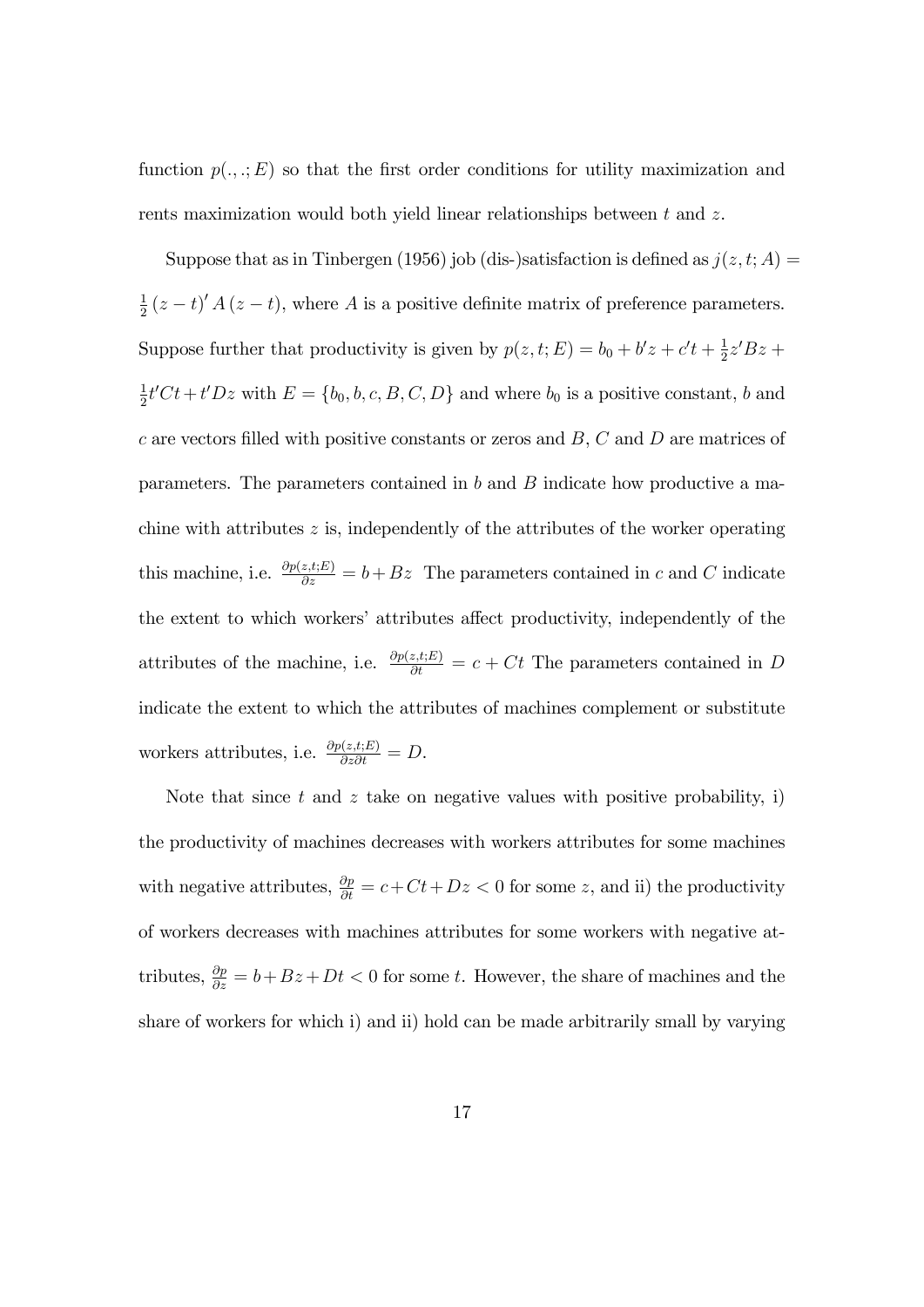the parameters of the distribution of  $z$  and  $t$ . Note further, that the generalized Spence-Mirrlees condition will be satisfied as long as  $D + A \neq 0$  where  $\boxed{0}$  is a matrix of zeros. As long as  $D + A \neq \boxed{0}$ , equilibrium is pure for any distribution  $F_t$ and  $F_z$  so that the mapping function  $t(z)$  is invertible with inverse  $z(t) \equiv t^{-1}(t)$ . The mapping function  $t(z)$  is linear when the distribution of t and z is normal.

The first order conditions read now as:<sup>9</sup>

$$
\frac{\partial w(z,t)}{\partial z} = A(z-t)
$$

$$
\frac{\partial w(z,t)}{\partial t} = c + Ct + Dz
$$

Note that the wage differential for jobs attributes is (positively) related to workers preference parameters  $A$ . However, the wage differential for workers attributes does not depend on A.

It is now easy to see that the first order conditions yield linear mapping of jobs attributes on workers attributes if and only if  $\frac{\partial w(z,t)}{\partial t}$  is linear in t and  $\frac{\partial w(z,t)}{\partial z}$  is

$$
A - \frac{\partial^2 w(z, t)}{\partial z^2} > 0
$$
  

$$
C + \frac{\partial^2 w(z, t)}{\partial t^2} > 0
$$

 $9$ The second order conditions are trivial and given by: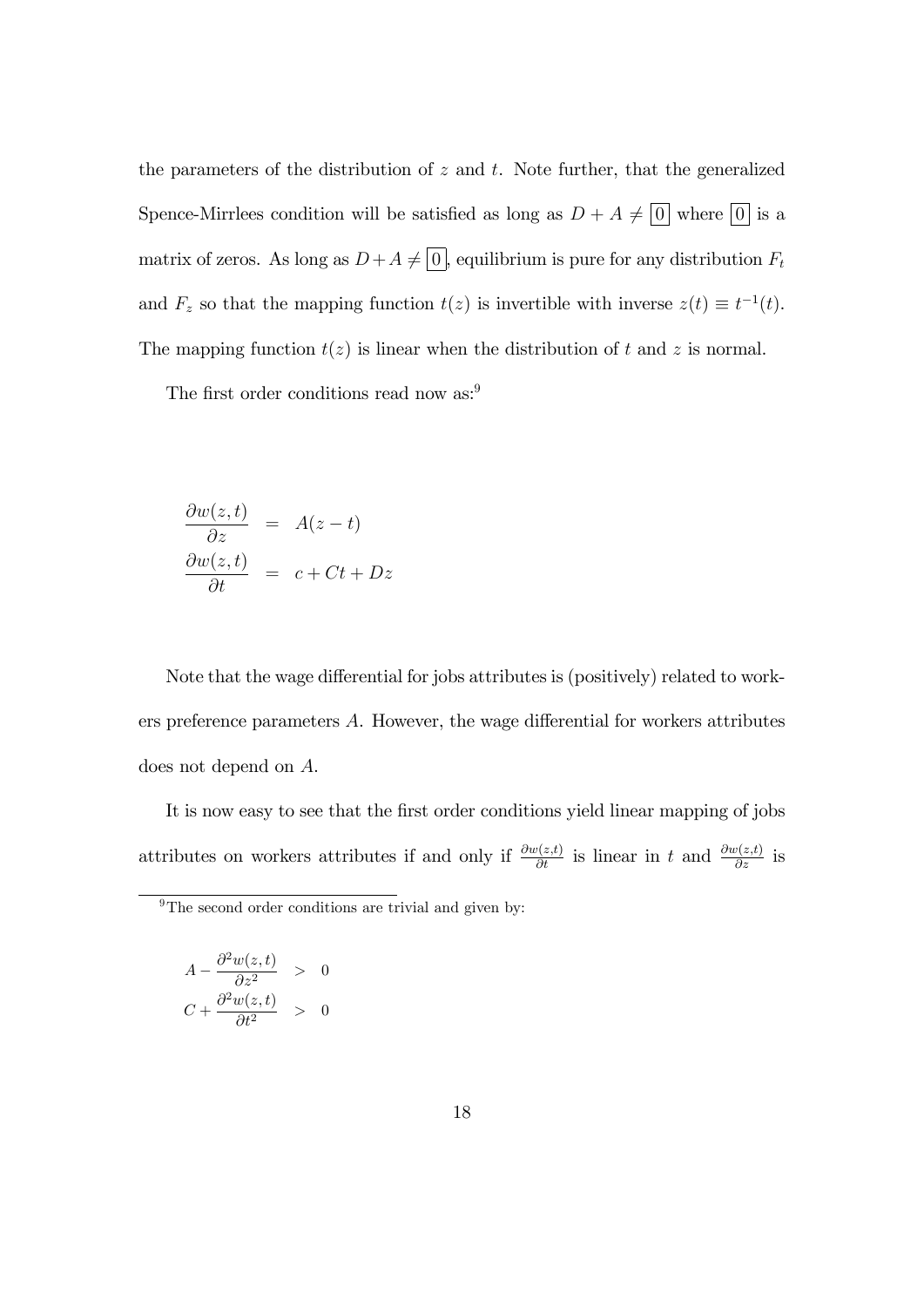linear in z. This, in turns, implies that the equilibrium wage function is quadratic and reads as:

$$
w(z,t) = \delta_0 + \delta' t + \lambda' z + \frac{1}{2} t' \Delta t + \frac{1}{2} z' \Delta z \tag{3}
$$

Note here that  $t$  and  $z$  are additively separable in the wage function. Is this a special case or is this a generic properties of the unified model??? (Work to be done to show this...)

Using equation 3 in equations 1 and 2 respectively and rearranging yields: $10$ 

$$
\lambda + (\Lambda - A) z = -At \tag{4}
$$

$$
\delta - c + (\Delta - C)t = Dz \tag{5}
$$

If all jobs attributes provide intrinsic disutility, the matrix  $A$  is invertible and the equilibrium solution associated with equation 4 will be given by:

<sup>&</sup>lt;sup>10</sup>This also means that the second order conditions require that the matrices  $A - \Lambda$  and  $C + \Delta$ are positive definite.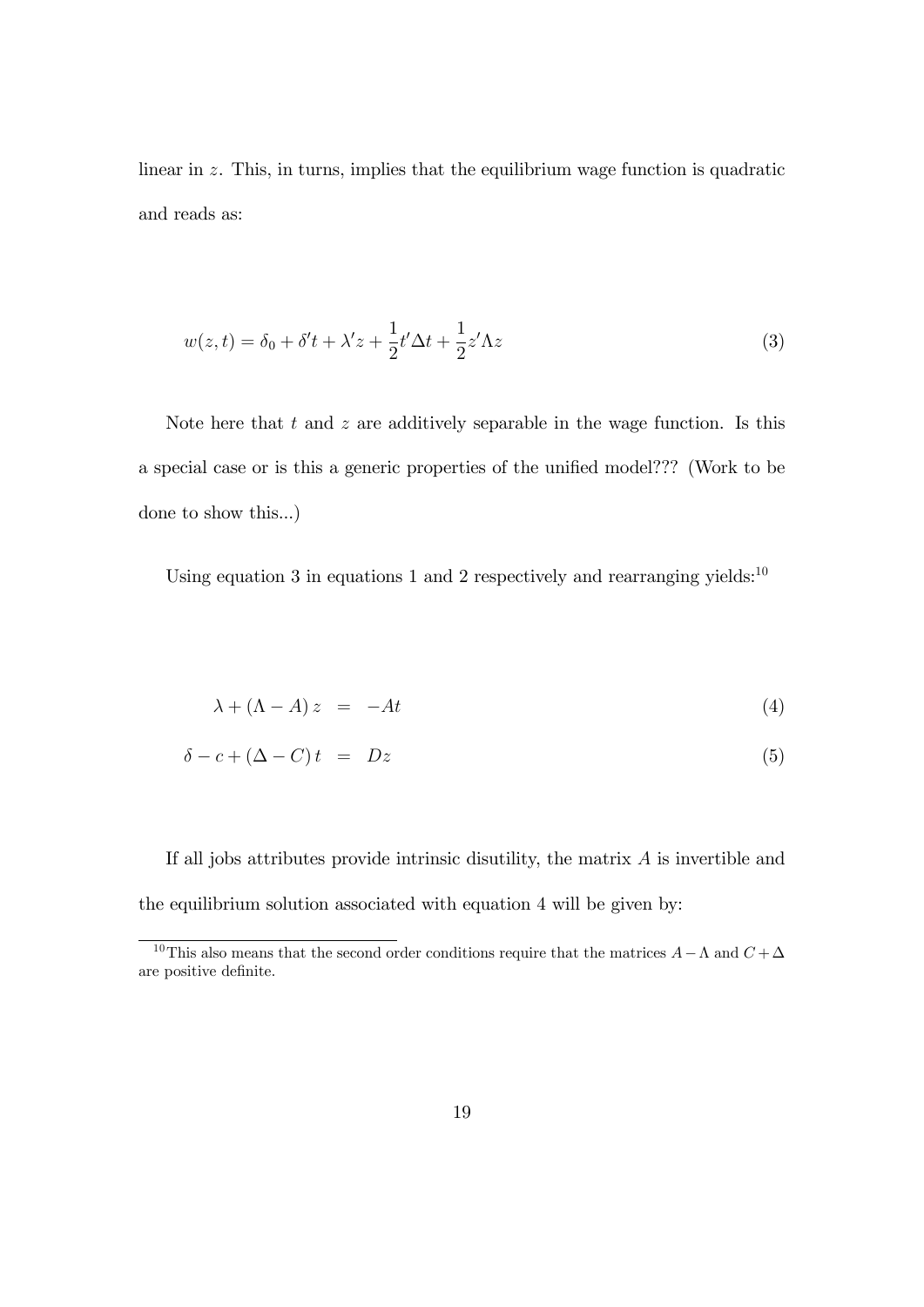$$
t = -A^{-1}\lambda - A^{-1}(\Lambda - A)z
$$

The vector  $\lambda$  is identified as  $\lambda = -A\pi_0$  and the matrix  $\Lambda$  as  $\Lambda = A(I - \Pi_1)$ . The case where not all jobs attributes provide intrinsic disutility is discussed in the following subsection.

If all of a worker's attributes are complementary to at least one job attribute in production, the matrix  $D$  is invertible and the first order condition to profits maximization gives:

$$
z = D^{-1} (\delta - c) + D^{-1} (\Delta - C) t
$$

By noting that  $z = -\Pi_1^{-1}\pi_0 + \Pi_1^{-1}t$ , the vector  $\delta$  is identified as  $\delta = c D\Pi_1^{-1}\pi_0$  and the matrix  $\Delta$  is identified as  $\Delta = C + D\Pi_1^{-1}$ . The case where not all workers attributes are complementary to at least one job attribute in production is discussed in the following next subsection.

To summarize, we have shown that the equilibrium parameters of the wage function  $\lambda$ ,  $\Lambda$ ,  $\delta$  and  $\Delta$  are retrieved from the distribution parameters of workers and firms attributes using the mapping function  $t(z) = \pi_0 + \Pi_1 z$  where  $\Pi_1$  is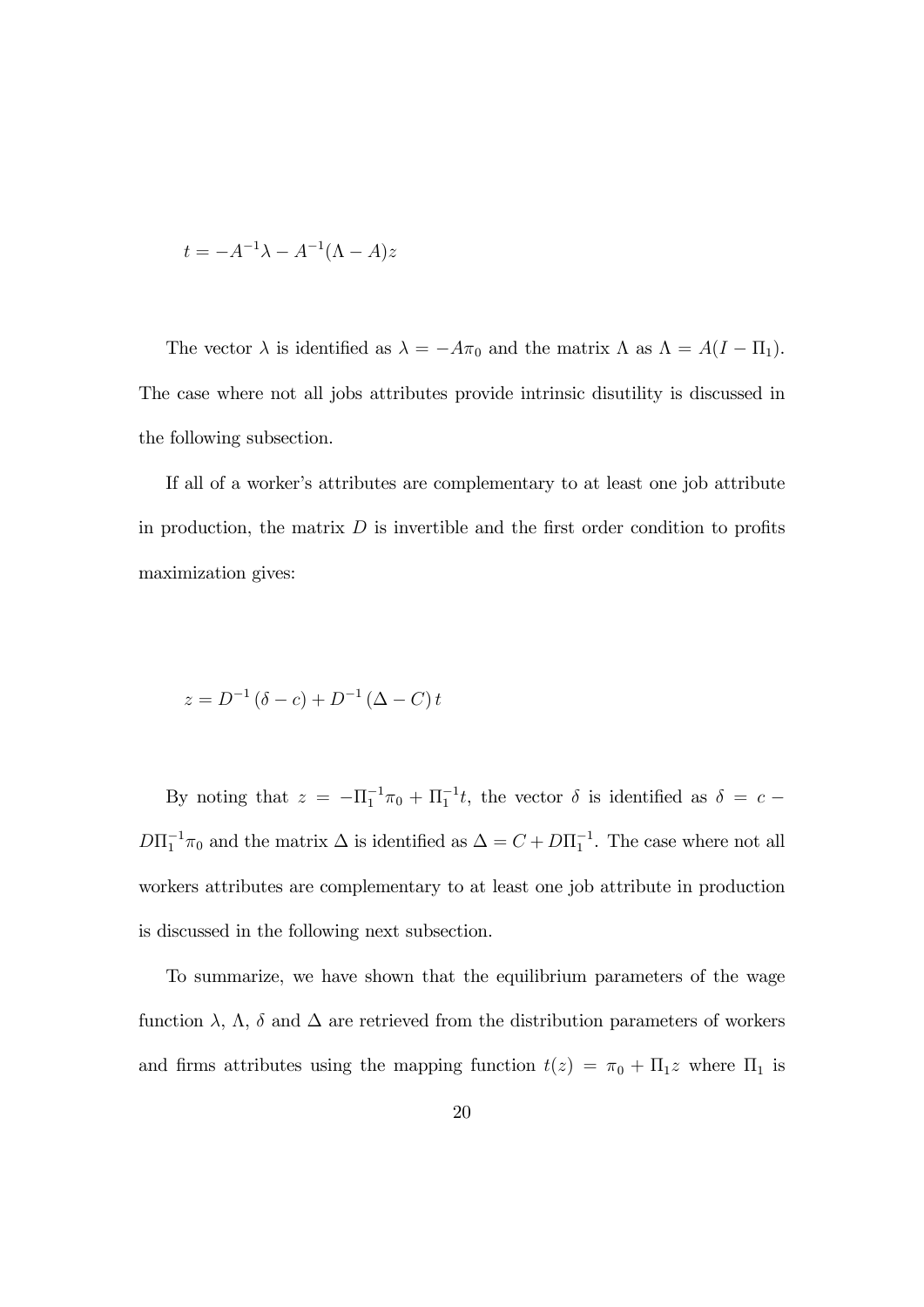identified by the variances and covariances of workers and jobs attributes only and  $\pi_0$  is identified from the means of workers and jobs attributes and from  $\Pi_1.$ The second order coefficients of the wage function  $\Lambda$  and  $\Delta$  depend only on the matrix of variances and covariances of workers and jobs attributes. The first order coefficients  $\lambda$  and  $\delta$  depend on the matrix variances and covariances and the means of workers and jobs attributes.

The equilibrium wage function has for parameters:

$$
\lambda = A \left( \mu_t - \left( \Sigma_z^{1/2} \Sigma_t^{-1/2} \right)^{-1} \mu_z \right) \tag{6}
$$

$$
\Lambda = A\left(\left(\Sigma_z^{1/2}\Sigma_t^{-1/2}\right)^{-1} - I\right) \tag{7}
$$

$$
\delta = -D\left(\Sigma_z^{1/2}\Sigma_t^{-1/2}\right)\left(\mu_t - \left(\Sigma_z^{1/2}\Sigma_t^{-1/2}\right)^{-1}\mu_z\right) + c\tag{8}
$$

$$
\Delta = D\left(\Sigma_z^{1/2}\Sigma_t^{-1/2}\right) + C\tag{9}
$$

The constant  $\delta_0$  is not identified. To close the model, the usual assumption (see Ekeland et al.  $(2002 \text{ and } 2004)$  and Sattinger  $(1979)$  among others) is to fix a reservation value for the utility, say  $\underline{u}$  and rent  $\underline{r}$  so that  $u$  and  $r$  must be larger than their respective thresholds.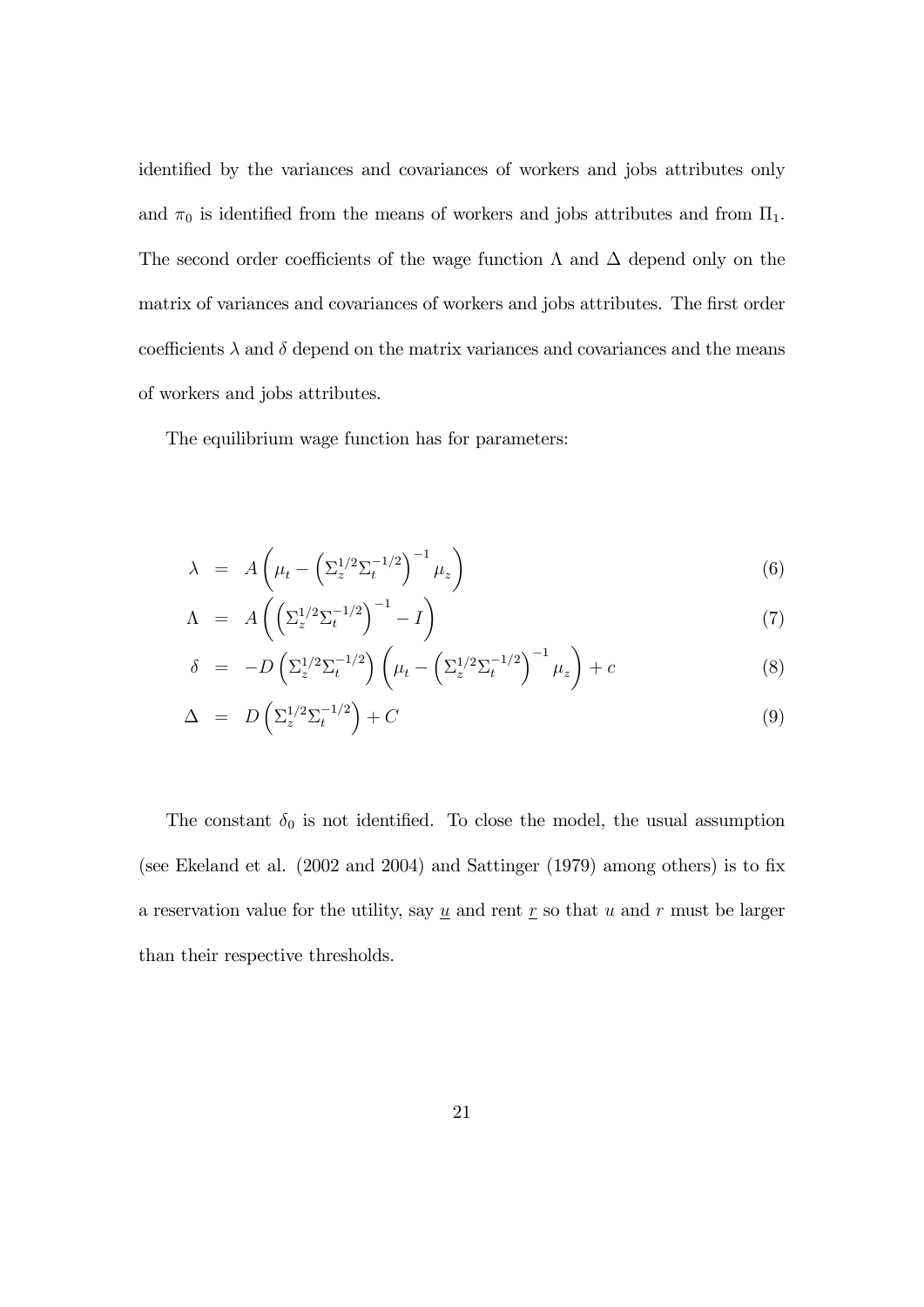#### 2.2.2 Special cases

If not all jobs attributes provide intrinsic disutility, the associated rows and columns of A will be filled with 0's. Suppose that z is partitioned as  $z =$  $\sqrt{ }$  $\overline{\phantom{a}}$  $z_p$  $z_s$ 1 , where  $z_p$ is a vector of those jobs attributes that derive intrinsic disutility and plement containing attributes that derive no intrinsic disutility. We therefore have  $\sqrt{ }$  $\sqrt{2}$ 

 $A =$  $\overline{\phantom{a}}$  $A_{pp}$  | 0  $0$  |  $0$ <sup>11</sup> The wage differential for jobs attributes  $z_s$  corresponding to  $\sqrt{ }$  $\setminus$ 

attributes from which no intrinsic disutility is derived, will be 0, i.e.  $\lambda =$  $\parallel$  $\lambda_p$  $\overline{0}$  $\Bigg\}$ 

where  $\underline{0}$  is a vector of 0, and  $\Lambda =$  $\sqrt{ }$  $\overline{\phantom{a}}$  $\Lambda_{pp}$   $\boxed{0}$  $0 \mid 0$ 1 , where  $\boxed{0}$  is a matrix of 0. We could solve for the wage differential of the remaining attributes by just looking at attributes  $t_p$  and  $z_p$  in equation 4.

Using equation 3 in equations 1 and 2 respectively and rearranging yields:

$$
\lambda_p + (\Lambda_{pp} - A_{pp}) z_p = -A_{pp} t_p \tag{10}
$$

<sup>&</sup>lt;sup>11</sup>A bit of notation is required here. A vector v of dimension N is partitioned into subvectors  $v_s$  and  $v_p$  of size S and P respectively with  $S + P = N$ , so that  $v =$  $\int v_p$  $v_s$  $\setminus$ . A matrix V of dimension  $N \times N$  is partitioned into four submatrices, i.e.  $V_{pp}$ ,  $V_{ps}$ ,  $V_{sp}$  and  $V_{ss}$  of respective size  $P \times P$ ,  $P \times S$ ,  $S \times P$  and  $S \times S$  so that  $V =$  $\begin{pmatrix} V_{pp} & V_{ps} \\ V_{sp} & V_{ss} \end{pmatrix}$ .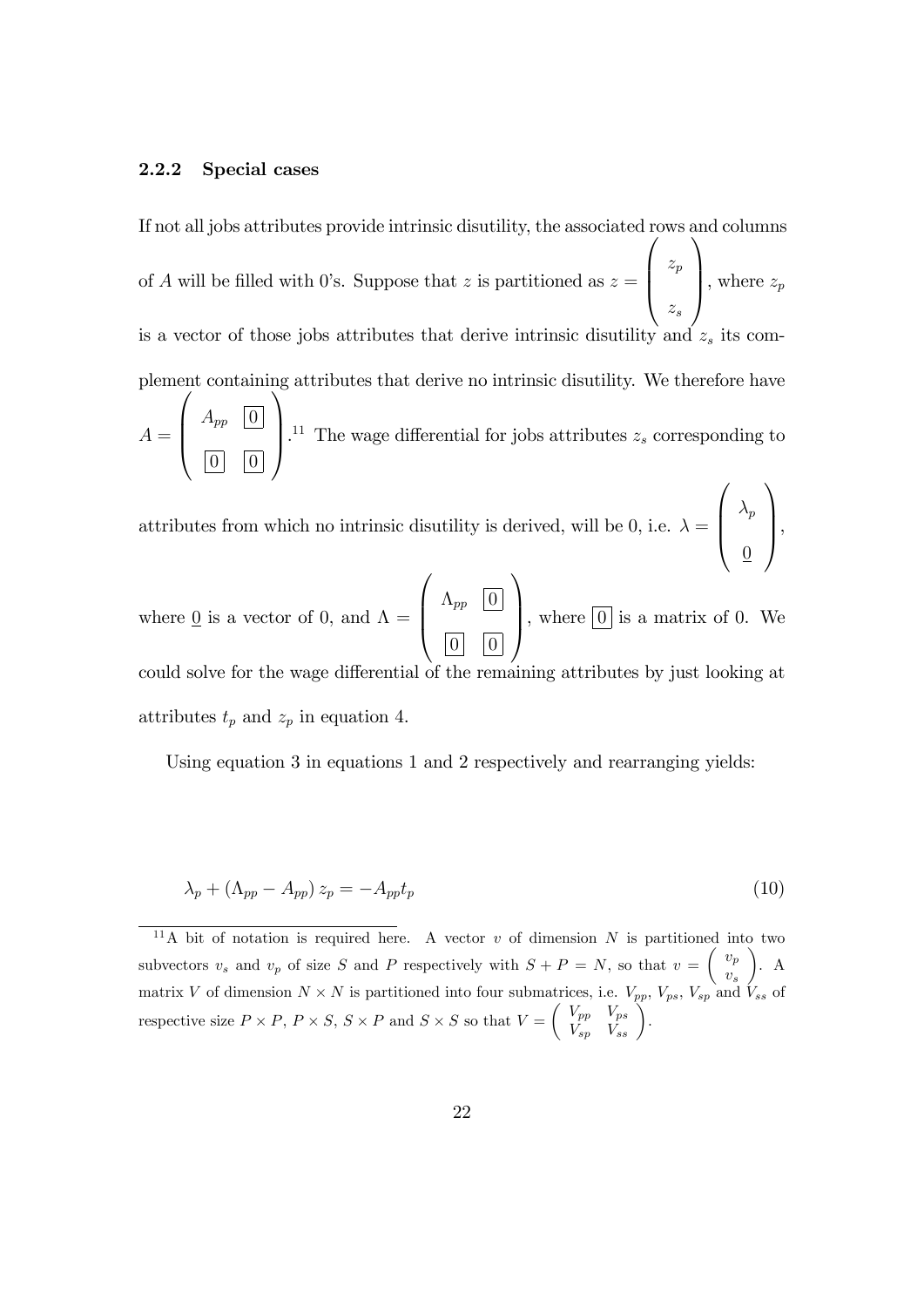$A_{pp}$  is invertible, i.e. all  $p$  attributes are associated with intrinsic disutility, the equilibrium solution associated with equation 4 will be given by:

$$
t_p = -A_{pp}^{-1} \lambda_p - A_{pp}^{-1} (\Lambda_{pp} - A_{pp}) z_p
$$

This means that:

$$
\lambda = {\lambda_p \choose \underline{0}} = {\lambda_p \pi_{p0} \choose \underline{0}}
$$

$$
\Lambda = {\lambda_p \choose \underline{0}} = {\lambda_p (I_{pp} - \pi_{pp1}) \boxed{0}}
$$

Suppose that workers attributes  $t_p$  are complementary to no job attributes whereas attributes  $t_s$  are complementary to at least one job attribute. The matrix  $D$  is then equal to  $\overline{ }$  $\overline{\phantom{a}}$  $0 \mid 0$  $\begin{array}{|c|c|} \hline 0 & D_{ss} \ \hline \end{array}$ 1 . In this case, the right hand side of equation  $5$  is equal to zero. We could solve for the wage differential of the remaining attributes by just looking at attributes  $t_s$  and  $z_s$  in equation 5.

Using equation 3 in equations 1 and 2 respectively and rearranging yield: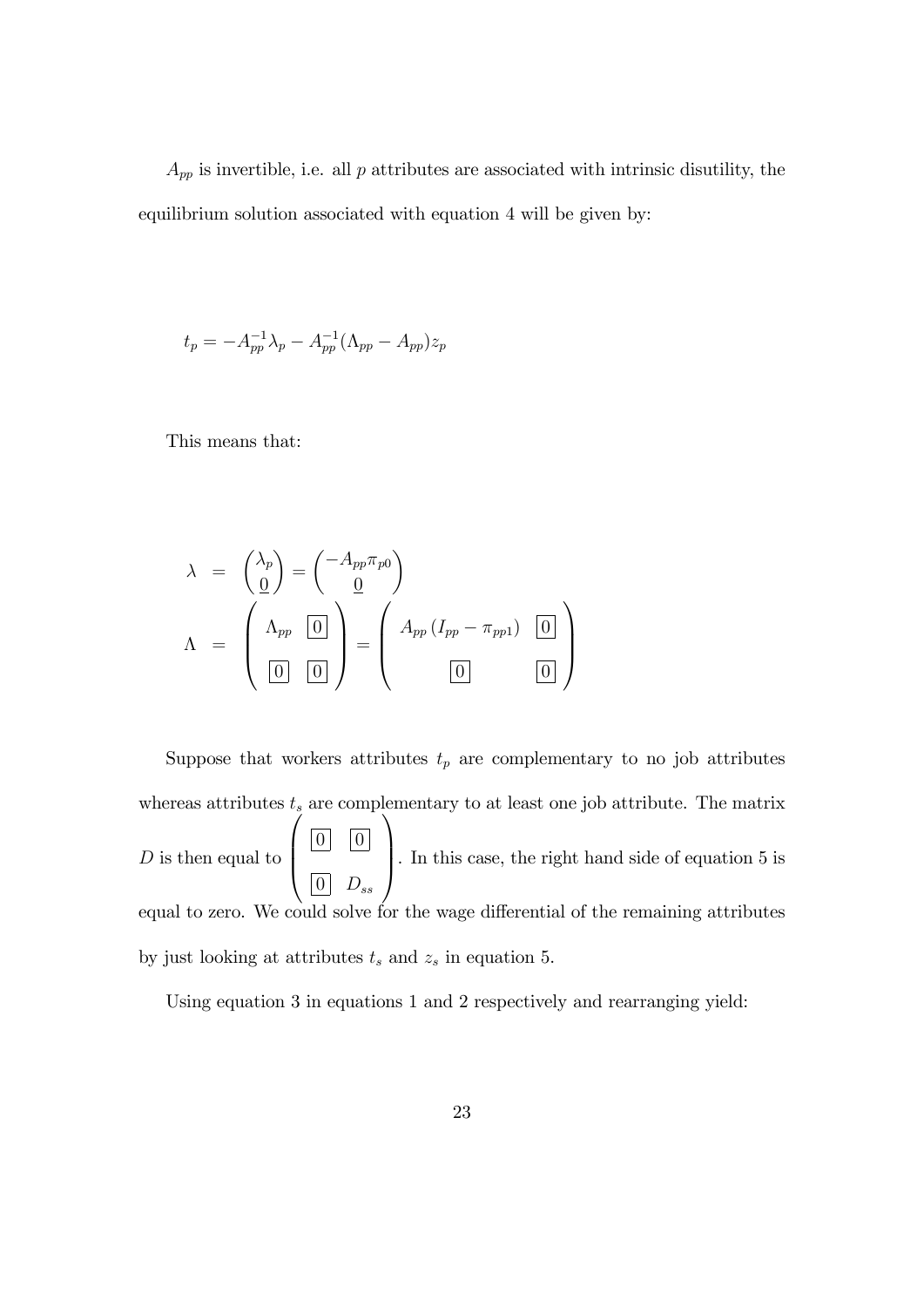$$
\delta_s - c_s + (\Delta_{ss} - C_{ss}) t_s = D_{ss} z_s
$$

 $\mathcal{D}_{ss}$  is invertible, i.e. all  $s$  attributes are complementary with at least one job attribute, the equilibrium solution associated with equation and the first order condition to profits maximization gives:

$$
z_s = D_{ss}^{-1} (\delta_s - c_s) + D_{ss}^{-1} (\Delta_{ss} - C_{ss}) t_s
$$

This means that:

$$
\delta = \begin{pmatrix} \delta_p \\ \delta_s \end{pmatrix} = \begin{pmatrix} c_p \\ c_s - D_{ss} \pi_{s1}^{-1} \pi_{s0} \end{pmatrix}
$$

$$
\Delta = \begin{pmatrix} C_{pp} & C_{ps} \\ C_{sp} & C_{ss} + D_{ss} \pi_{ss1}^{-1} \end{pmatrix}
$$

# 2.3 Relations to Tinbergen (1956) and Sattinger (1979)

Tinbergen (1956), Epple (1984) and Ekeland et al. (2002 and 2004) consider the case where workers attributes do not contribute to production, i.e.  $\frac{\partial p(z,t;E)}{\partial t} = 0$ ,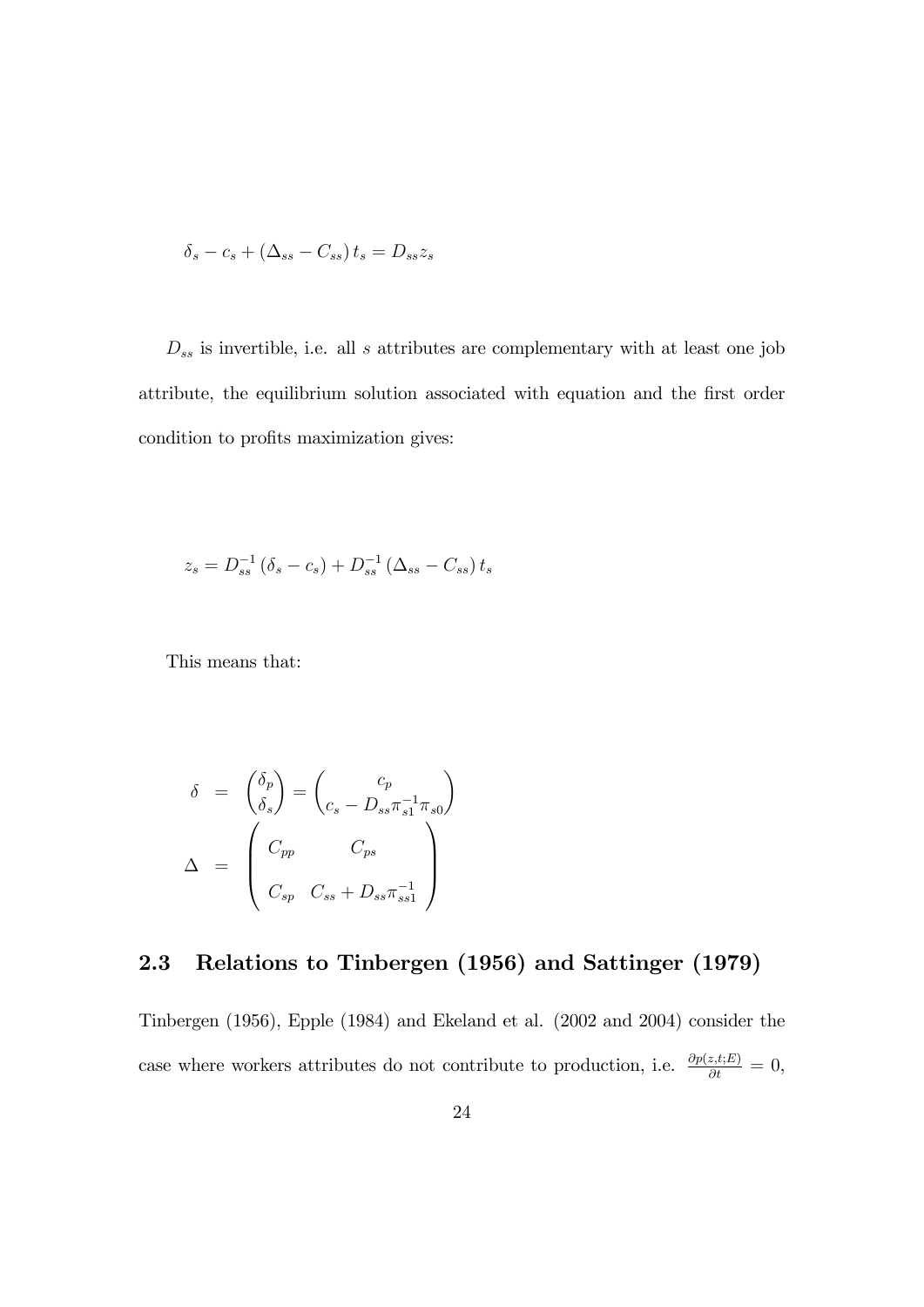so that the first order condition to rents maximization in equation 2 indicate no wage differentials across workers' attributes. In the quadratic-normal example, this condition is met when  $D = C = |0|, c' = 0$ , so that equation 5 yields  $\Delta = C = |0|$ and  $\delta = c = 0$ . Since  $D = 0$ , the generalized Spence-Mirrlees condition for pure equilibrium is now satisfied for  $A \neq -D = \boxed{0}$ , the equilibrium will be pure in Tinbergen's model only if  $A \neq 0$ .

The model proposed above admits Sattinger's differential rents model as a special case. This is the case when t and z are unidimensional and z carries no intrinsic disutility so that  $\frac{\partial j(z,t;A)}{\partial z} = 0$  or  $A = \boxed{0}$  in the quadratic-normal example. From equation 2 (equation 4 respectively in the quadratic-normal example) we then have  $\Lambda = (A = 0$  and  $\lambda = 0$  so that the wage function depends merely on t. As soon as t is loaded with intrinsic disutility,  $A \neq \boxed{0}$ , the slope of the rents function increases and the increase is more pronounced for higher z. Again, since  $A = \boxed{0}$ , the generalized Spence-Mirrlees condition is satisfied if  $D \neq -A = \boxed{0}$ .

### 3 Implications for empirical applications

Since the seminal work by Rosen (1974), the traditional approach to estimate preference parameters, i.e. parameters A of the function  $j(z, t; A)$ , has consisted of two steps. In the Örst step, using market data on wages and jobs attributes, one estimates the wage function to get  $\hat{w}(z)$  applying the functional form that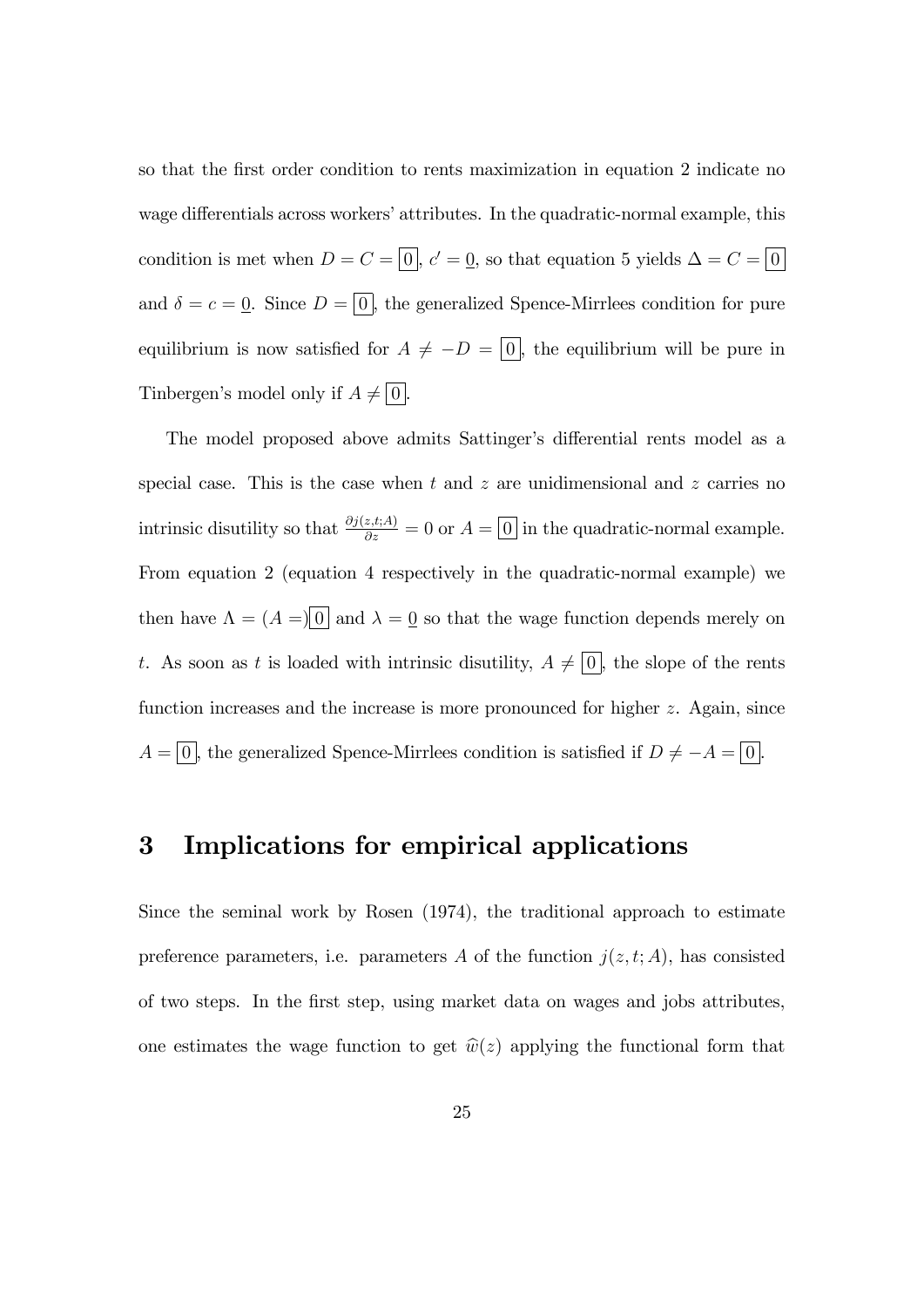fits best the data. In the second step, one uses the first order condition equation 1 together with the marginal wage as derived from the Örst step estimate, i.e.  $\frac{\partial \hat{w}(z)}{\partial z}$ , to recover preference estimates  $j(z, t; A)$ . A similar argument holds for the estimation of technology parameters E.

Brown and Rosen (1982), Epple (1987), Bartik (1987) and Kahn and Lang (1988) have argued that  $j(z, t; A)$  cannot be identified in a single cross-sectional data unless an arbitrary nonlinear marginal price is assumed. Recently, Ekeland et al. (2002 and 2004) have shown that the generic hedonic model yields a nonlinear marginal price function and proposed instrumental variable techniques to estimate the model in single cross-section.

This discussion, however, is about the estimation of the first order condition equation and relies essentially on the estimation of  $\hat{w}(z)$  in the first step. This first step estimation relies on the explicit assumption that the wage function does not depend on workers attributes  $t$ . This contrast with the unified model presented above that yields in equilibrium a wage function that depends on both workers and jobs attributes  $w(z, t)$ . This assumption is of crucial importance for the estimation of  $\hat{w}(z)$ . To see this, remember that the equilibrium condition of supply and demand requires a mapping of workers attributes on jobs attributes  $t(z)$ . Using this mapping function to replace t in  $w(z, t)$ , the equilibrium wage function can be written as  $\tilde{w}(z) = w(z, z(t))$ . If the true economy is the one depicted by the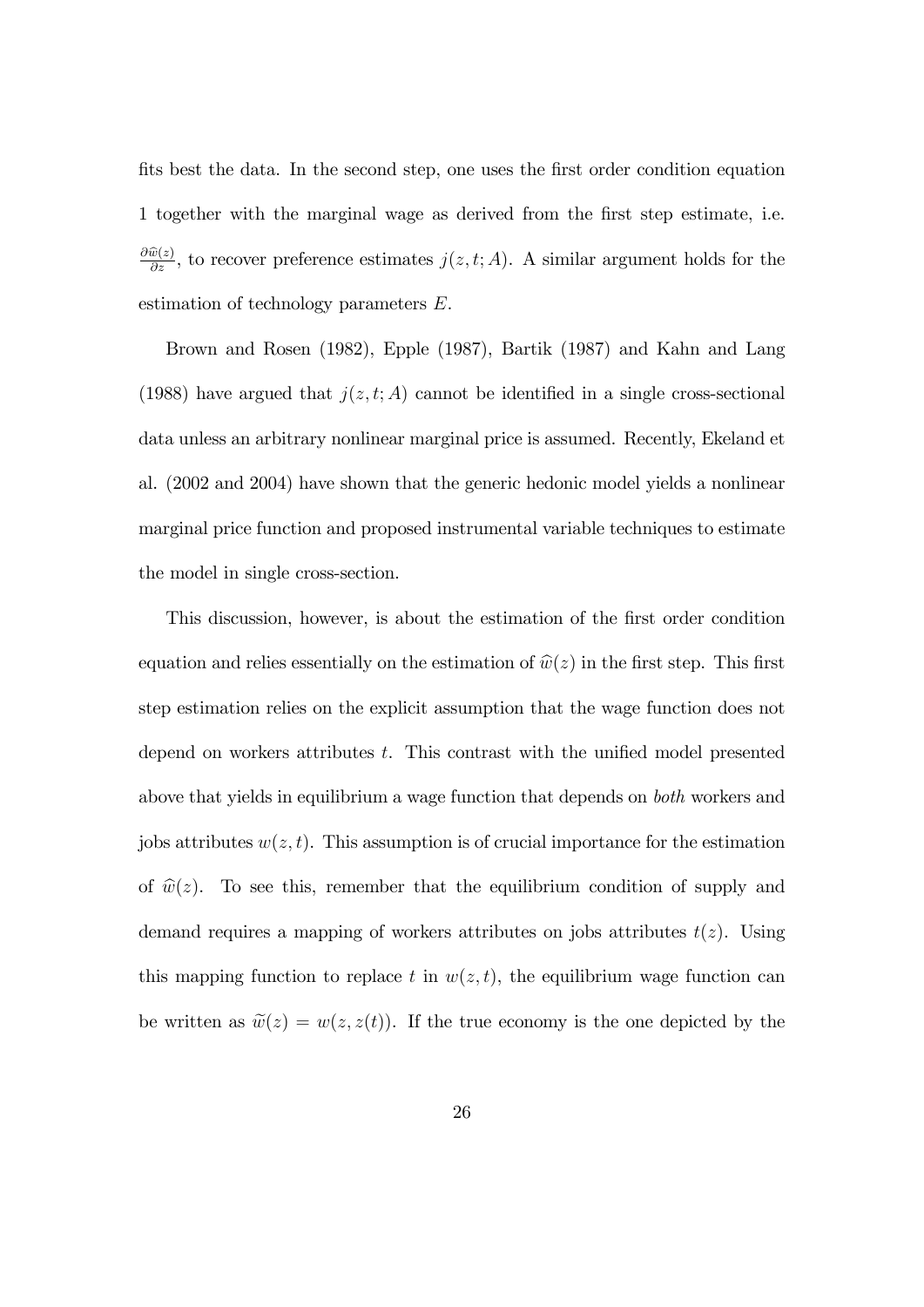unified model, then  $\hat{w}(z)$  is an estimate of  $\tilde{w}(z)$  and not  $w(z, t)|t$ . This means that the estimated marginal wage derived from  $\hat{w}(z)$  is given by:

$$
\frac{\partial \widehat{w}(z)}{\partial z} = \frac{\partial \widehat{w}(z)}{\partial z} = \frac{\partial w(z, t(z))}{\partial z}
$$
(11)  

$$
= \frac{\partial w(z, t(z))}{\partial z} + t'(z) \frac{\partial w(z, t)}{\partial t}
$$
  
which yields  

$$
\frac{\partial \widehat{w}(z)}{\partial z} = \frac{\partial j(z, t(z); A)}{\partial z} + t'(z) \frac{\partial p(z, t(z); E)}{\partial t}
$$
(12)

where the last step follows from the first order conditions 1 and 2.

Rosen's step 2 consists of estimating the first order condition for utility maximization and hence reads as  $\frac{\partial \hat{w}(z)}{\partial z} = \frac{\partial j(z,t;A)}{\partial z} + u$  where u is an error term. As can be seen from equation 12, the term  $\frac{\partial j(z,t;\overline{A})}{\partial z}$  will be an estimate of  $\frac{\partial j(z,t(z);A)}{\partial z}$  +  $t'(z) \frac{\partial p(z,t(z);E)}{\partial t}$ . Clearly, unless workers attributes do not affect productivity and the equilibrium wage function does not depend on t, i.e. in which case  $\frac{\partial w(z,t)}{\partial t} = 0$ ,  $\frac{\partial j(z,t;\overline{A})}{\partial z}$  will be a biased estimate of  $\frac{\partial j(z,t;\overline{A})}{\partial z}$ , the magnitude of the biased will be given by  $t'(z) \frac{\partial p(z,t;E)}{\partial t}$ . In the unified model, the dependent variable of Rosen's second step is not the marginal wage associated with job attributes holding workers attributes constant but rather a mixture of the marginal wage associated with job attributes and the marginal wage associated with workers attributes. The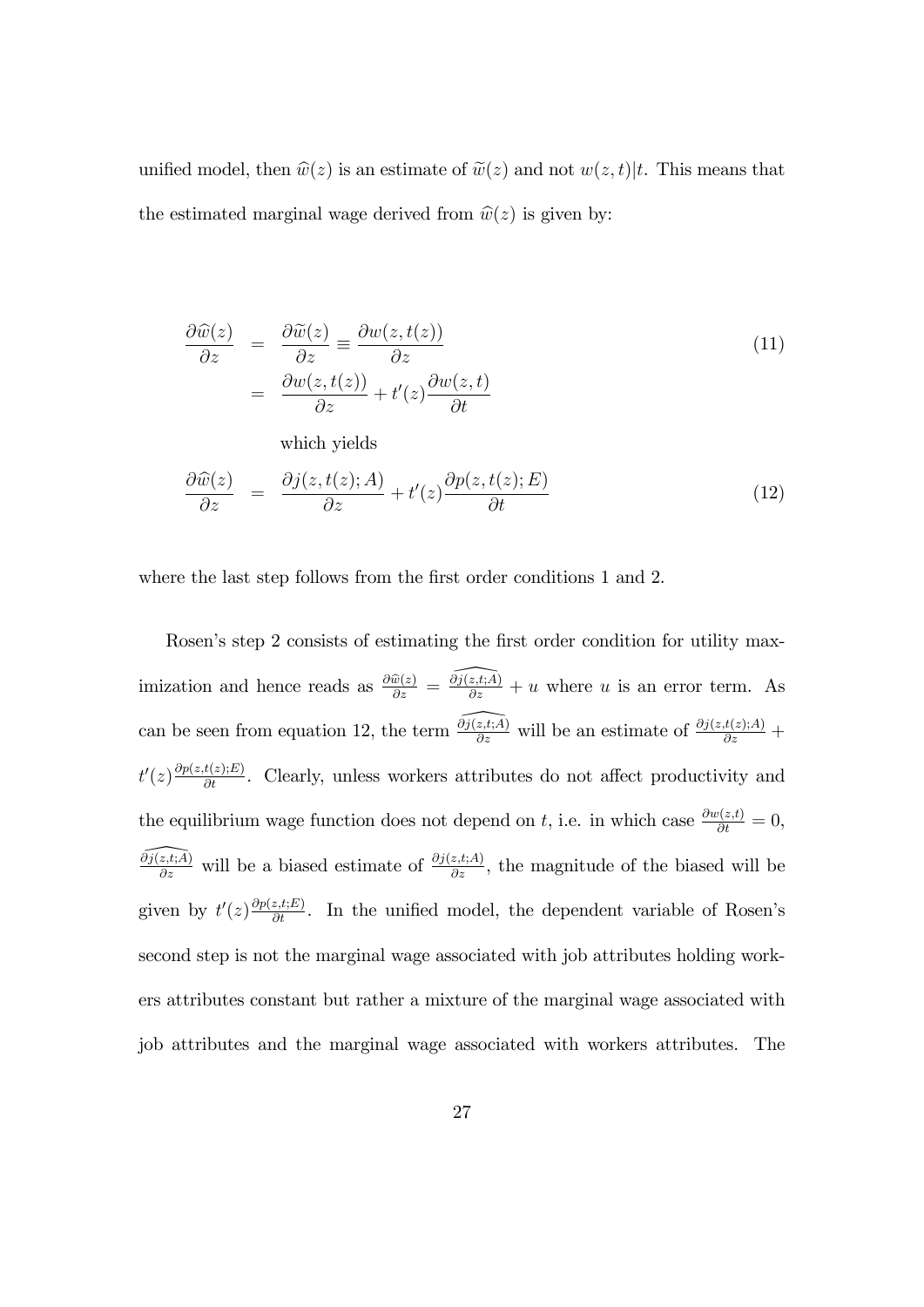right hand side of the second step equation is therefore a composite of preference parameters  $j(z, t; A)$  and productivity parameters  $p(z, t; E)$ .

Note that this argument holds as long as some of a worker's attributes are unobserved. To see this, write  $w(z,t) \equiv w_1(z,t^o(z), t^u(z))$ , using the equilibrium mapping of workers attributes to jobs attributes, i.e.  $t(z) = \langle t^o(z); t^u(z) \rangle$ ,  $w_1(z, t^o(z), t^u(z))$ . The first step regression estimates  $\hat{w}_1(z, t^o, t^u(z))$  when controlling for observable attributes of workers  $t^o$ . Deriving  $\hat{w}_1$  with respect to z yields  $\frac{\partial \hat{w}_1}{\partial z} = \frac{\partial w_1(z,t^o,t^u)}{\partial z} + t^u(z) \frac{\partial w_1(z,t^o,t^u(z))}{\partial t^u}.$ 

#### 3.1 Empirical methodology to estimate the unified model

Under construction....

Assuming z is scalar and  $t = \langle t^o, t^u \rangle$  where  $t^u$  is scalar, if it turns out that the generic model has additively separable wage functions of the form  $w(z, t) =$  $w^a(z) + w^b(t)$  and  $E[w^a(z)|t]$  and  $w^b(z)$  are non collinear, the IV method proposed by Ekeland et al. (2004) for the second step equation, could be applied on the first step equation. We could instrument  $w^a(z)$  by  $t^o$ , where  $t^o$  are observed attributes of workers in a regression of wages on job attribute z. Note that no independence between observed  $t^o$  and unobserved  $t^u$  workers (or firms) attributes are required.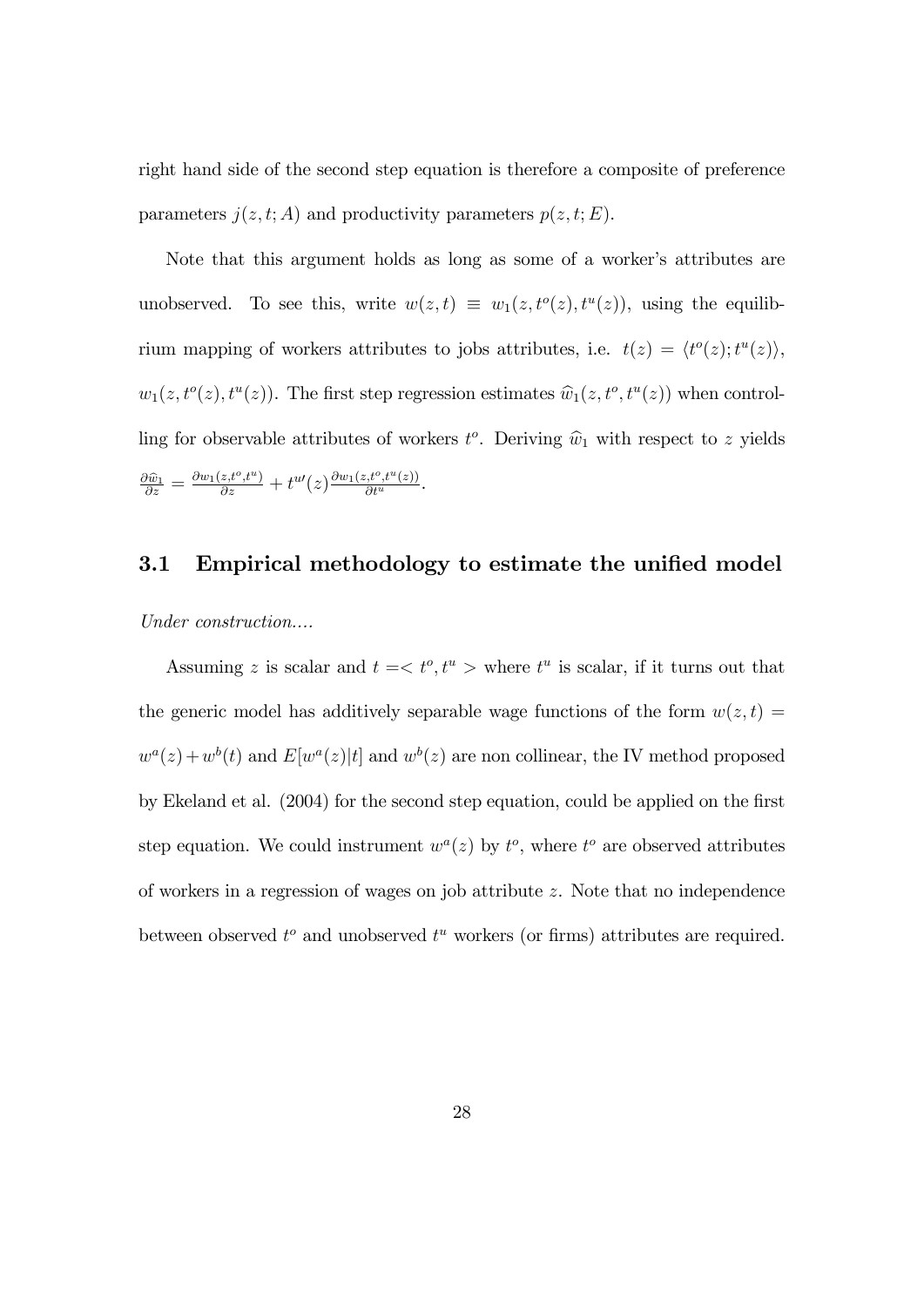# 4 Extensions (under construction)

### 4.1 The unified hedonic *production* economy model

Suppose that instead of being endowed with a machine, firms can produce their own machine. For instance, Örms could invest in less noisy machines, safer machines, machines requiring less physical strength to operate, high-tech machines etc. Suppose further that firms are endowed with a vector of attributes  $y, y \in \mathbb{R}^{N_y}$ . To fix ideas, these attributes could be related to investments capacities but also to the managers' attributes, again, either skills or preferences. Let  $f_y(y)$  and  $F_y(y)$ be the PDF and CDF of y respectively and let  $F_y$  be absolutely continuous with respect to Lebesgue measure.

Let the costs of producing a machine with attributes  $z$  for a firm with attributes y be given by the continuous function  $c(y, z; G)$  with parameters G. It is still assumed that to produce output each machine needs to be operated by one and only one worker so that workers and firms match one-to-one. The profits of a firm with attributes y producing output with machine  $z$  and employing worker  $t$  are now given by:

$$
r(z, t, y) = p(z, t; E) - w(z, t) - c(y, z; G)
$$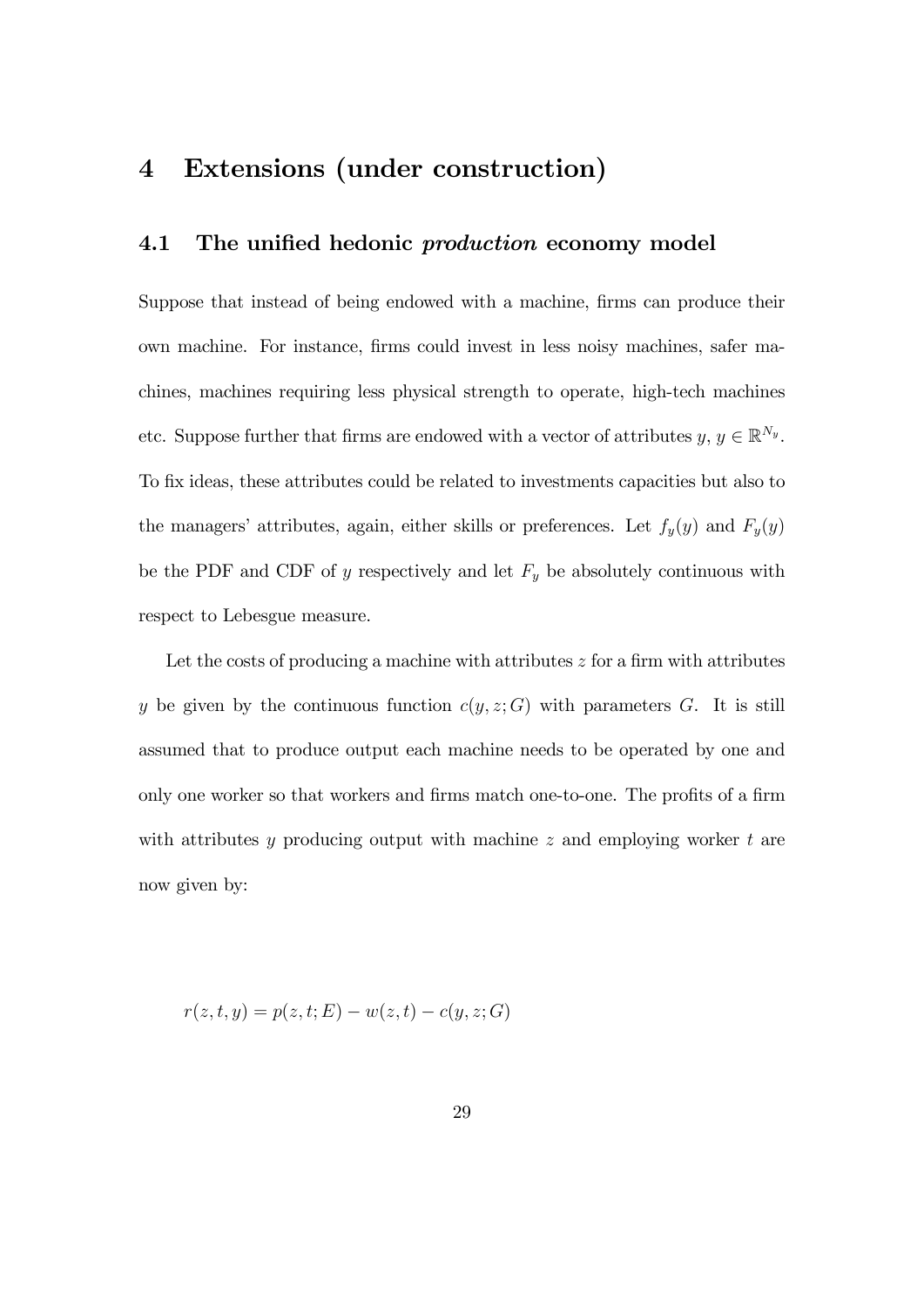The first order condition to utility maximization is unchanged and given by equation 1. We therefore have the mapping function  $z(t; A, w_z)$  indicating the optimal machine demanded by a worker with attributes  $t$  when wage differential at z is given by  $w_z$ . However, firms are now maximizing profits by selecting the optimal combination of worker  $x$  and machine  $z$ . First order conditions for profit maximization read as:

$$
\frac{\partial w(z,t)}{\partial z} = \frac{\partial p(z,t;E)}{\partial z} - \frac{\partial c(y,z;G)}{\partial z} \tag{13}
$$

$$
\frac{\partial w(z,t)}{\partial t} = \frac{\partial p(z,t;E)}{\partial t} \tag{14}
$$

Let  $z(t; E, w_t)$  denote the implicit function that solves Equation 14 for parameters E and function  $w_t$  where  $w_t \equiv \frac{\partial w}{\partial t}$ . This function indicates the optimal worker t to select for a firm supplying machine with attributes  $z$  when the wage differential at t is given by  $w_t$ . Let  $z(y, t; G, w_z)$  denote the implicit function that solves Equation 13 for parameters E and G and function  $w_z \equiv \frac{\partial w}{\partial z}$ . This function indicates the optimal machine z to supply for a firm with attributes  $y$ employing worker with attributes t. Substituting  $t(z; E, w_t)$  for t in  $z(y, t; G, w_z)$ we obtain an implicit function  $z(y; E, G, w_t, w_z)$  indicating the optimal machine  $z^* = z(y; E, G, w_t, w_z)$  to supply for a firm with attributes y given productivity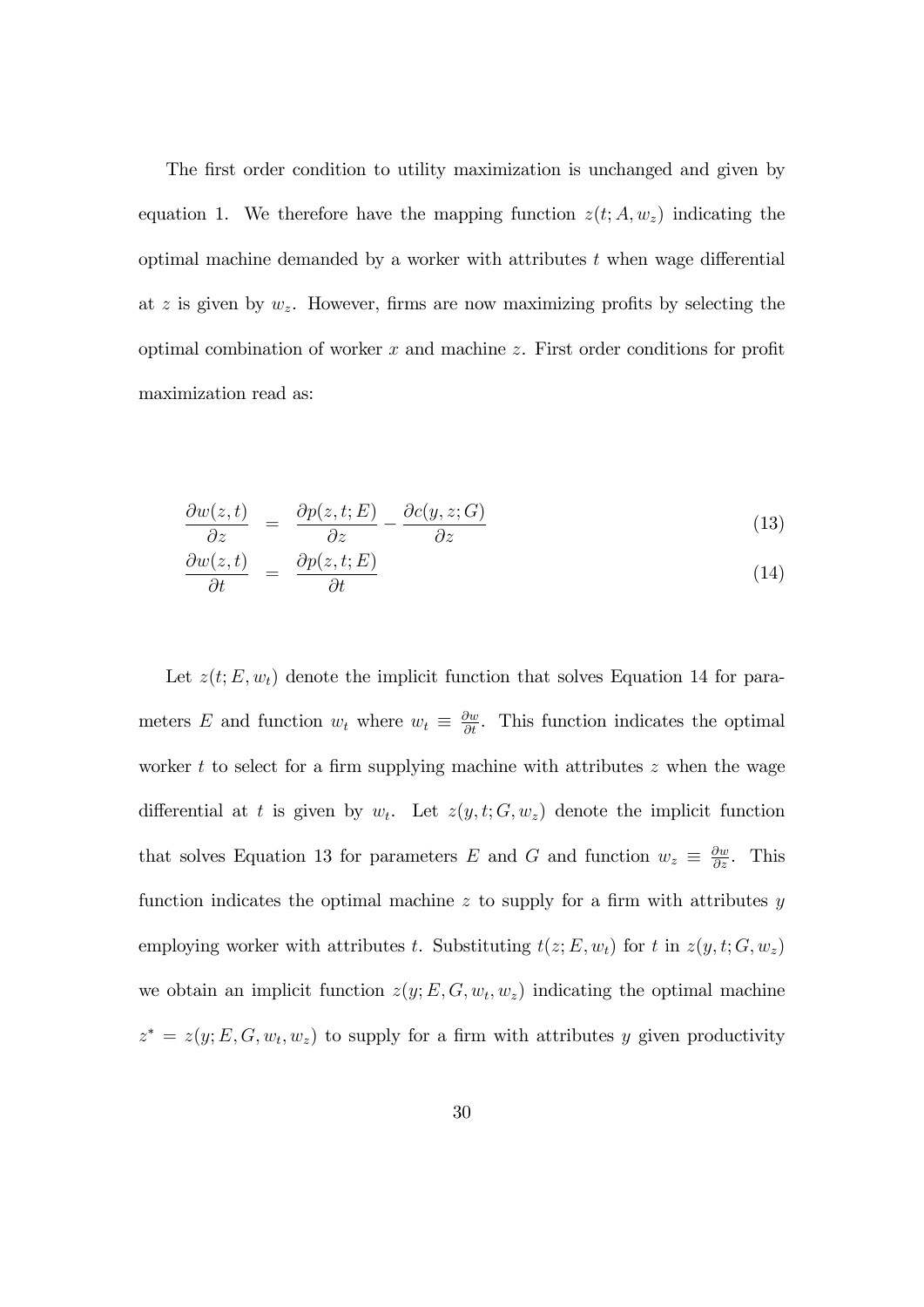parameters  $E$ , costs parameters  $G$  and wage function  $w$ .

Assume further that the total surplus function  $s(z, t; E, A) \equiv p(z, t; E)$  $c(y, z; G) - j(t, z; A)$  satisfies the generalized Spence-Mirrlees condition so that equilibrium is pure and the mapping functions  $z(y; E, G, w_t, w_z)$  and  $z(t; A, w_z)$ are invertible. Define these inverse functions as  $y(z; E, G, w_t, w_z)$  and  $t(z; A, w_t)$ respectively. Workers' demand for machines with attributes  $z$  is then given by  $f_z(z)dz = f_t(t(z;A,w_t))\Big|$  $\partial t(z;A,w_z)$  $\partial z$  $\Big| dz$  while firms' supply is given by  $f_z(z)dz =$  $f_y(y(z; E, G, w_t, w_z))\bigg|$  $\partial y(z;E,G,w_t,w_z)$  $\partial z$  $\Big|$  dz. For an equilibrium to be reached, the supply of machines with attributes  $z$  should be equal to workers' demand for machines with attributes  $z$  for all  $z$ . This means that:

$$
f_t(t(z;A,w_t))\left|\frac{\partial t(z;A,w_z)}{\partial z}\right|dz = f_y(y(z;E,G,w_t,w_z))\left|\frac{\partial y(z;E,G,w_t,w_z)}{\partial z}\right|dz
$$

Equilibrium will be reached by choosing the right shape for the function  $w$  and in particular the right differentials at  $t$  and  $z$ . The equilibrium in this economy is therefore characterized by a wage function  $w(z, t)$  and a mapping of workers attributes onto jobs attributes  $t(z; A, w_z)$  and a mapping function of firms attributes onto jobs attributes and workers' attributes  $y(z; E, G, w_t, w_z)$  so that i) supply equals demand everywhere on the support of  $z$  -provided all workers and firms receive more than their reservation levels $-$ , ii) workers maximize utility and iii)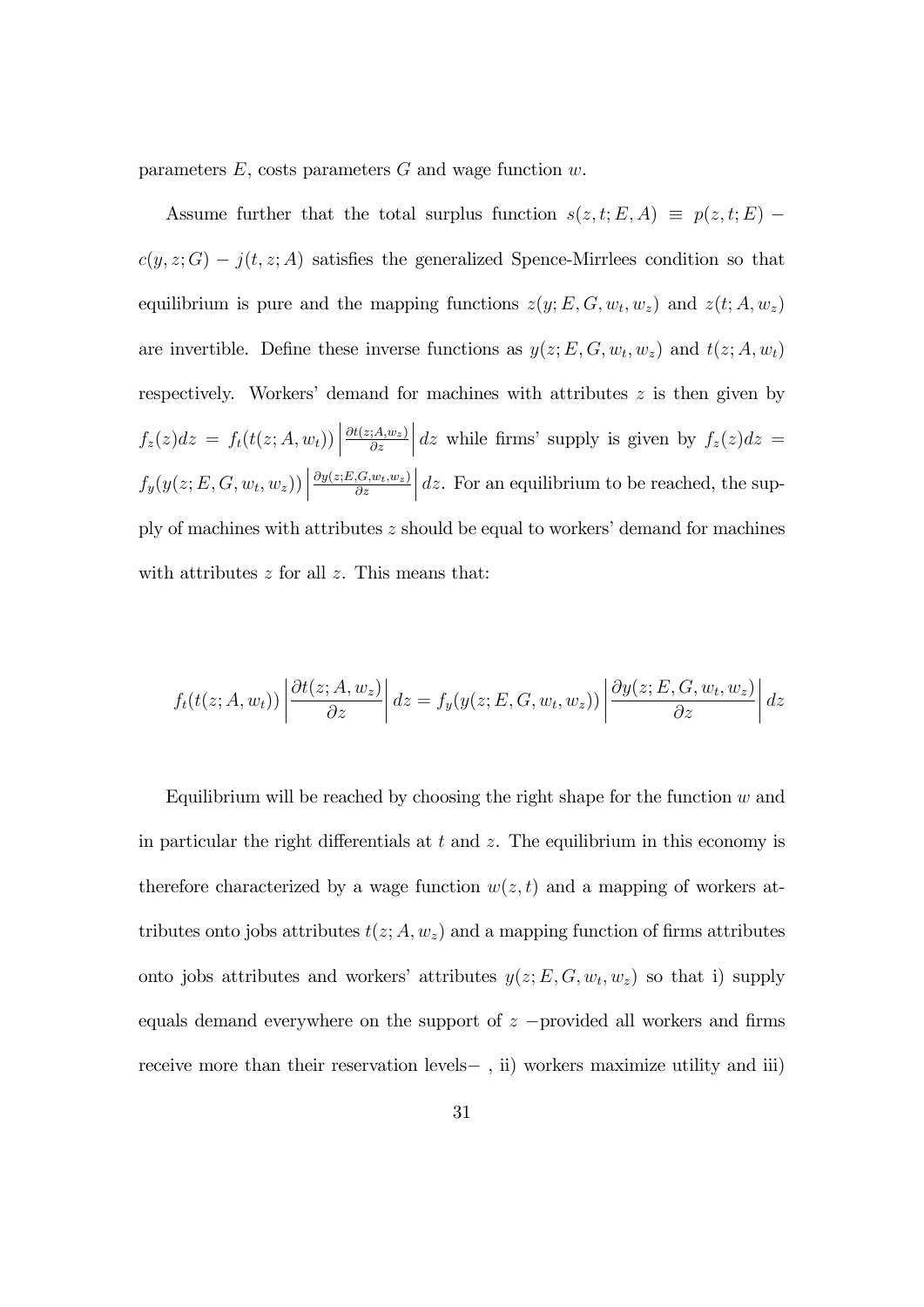firms maximize profits (rents minus costs of producing  $z$ ).

### 4.2 Generalization to other markets

This paper relates to the general literature on hedonic models and on only on that segment focussing on the labor market. For instance, Epple's extension of Tinbergen's endowed economy to a production economy was originally written in a consumer/producer context, not a worker/Örm context. In the consumer/producer model, the restriction that consumers' attributes do not affect the production of goods does not at Örst sight seem to be too strong. However, the generalization proposed in this paper is also relevant in that case. Think for instance of an economy where firms with endowed vector of attributes (capital)  $y$ . In this economy, to produce good  $z$ , firms need to hire a fixed number of workers, one worker for simplicity. Suppose further that the attributes of that worker matter in the production process so that the costs (profits) of producing good  $z$  depend on the attributes of the worker, say  $t'$ . Firms need now to optimize not only on z but also on  $t'$ . The model presented in this paper can be seen as a special case in which workers consume their own product  $t = t'$ . The foundation of this model and its potential applications to other markets are discussed in section 4 of this paper.

To be continued...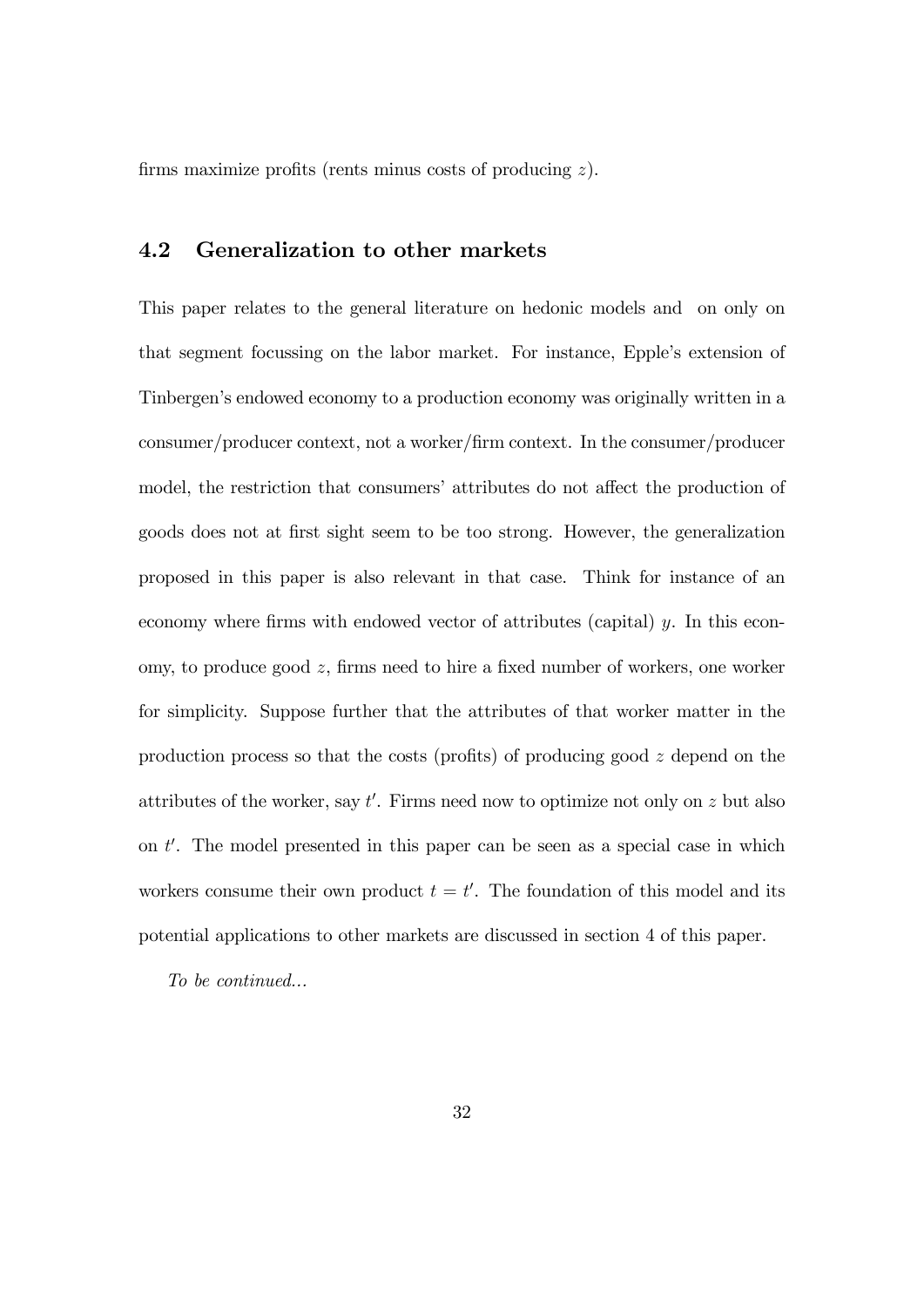# 5 Conclusion

This paper unifies the two classes of models within the sorting literature. The model nests both Tinbergen's model of sorting on job preferences and Sattinger's model of sorting on productivity. Under the assumption that all job attributes lead to intrinsic disutility but workers attributes do not affect productivity the model collapses to Tinbergenís model. Workers care about their job satisfaction but are equally productive at all jobs. This means that the equilibrium wage function does not depend on workers attributes but merely on jobs attributes. Opposite to this, under the assumption that all workers attributes contribute to productivity but no job attributes lead to intrinsic disutility the model collapses to Sattinger's differential rents model. Workers do not care about job satisfaction, only about their wage, but workers with different attributes are unequally productivity. This means that the equilibrium wage function does not depend on jobs attributes but merely on workers attributes. In the more general case depicted by the unifying model, workers do care about job satisfaction and productivity depends on workers attributes. As a result, the equilibrium wage function has both workers and jobs attributes as arguments. An example of closed form solution is provided.

The implication of the unified model is that the wage function admits both sets of attributes as arguments. This paper also shows that the traditional two-step procedure proposed by Rosen (1974) to estimate hedonic wage function provides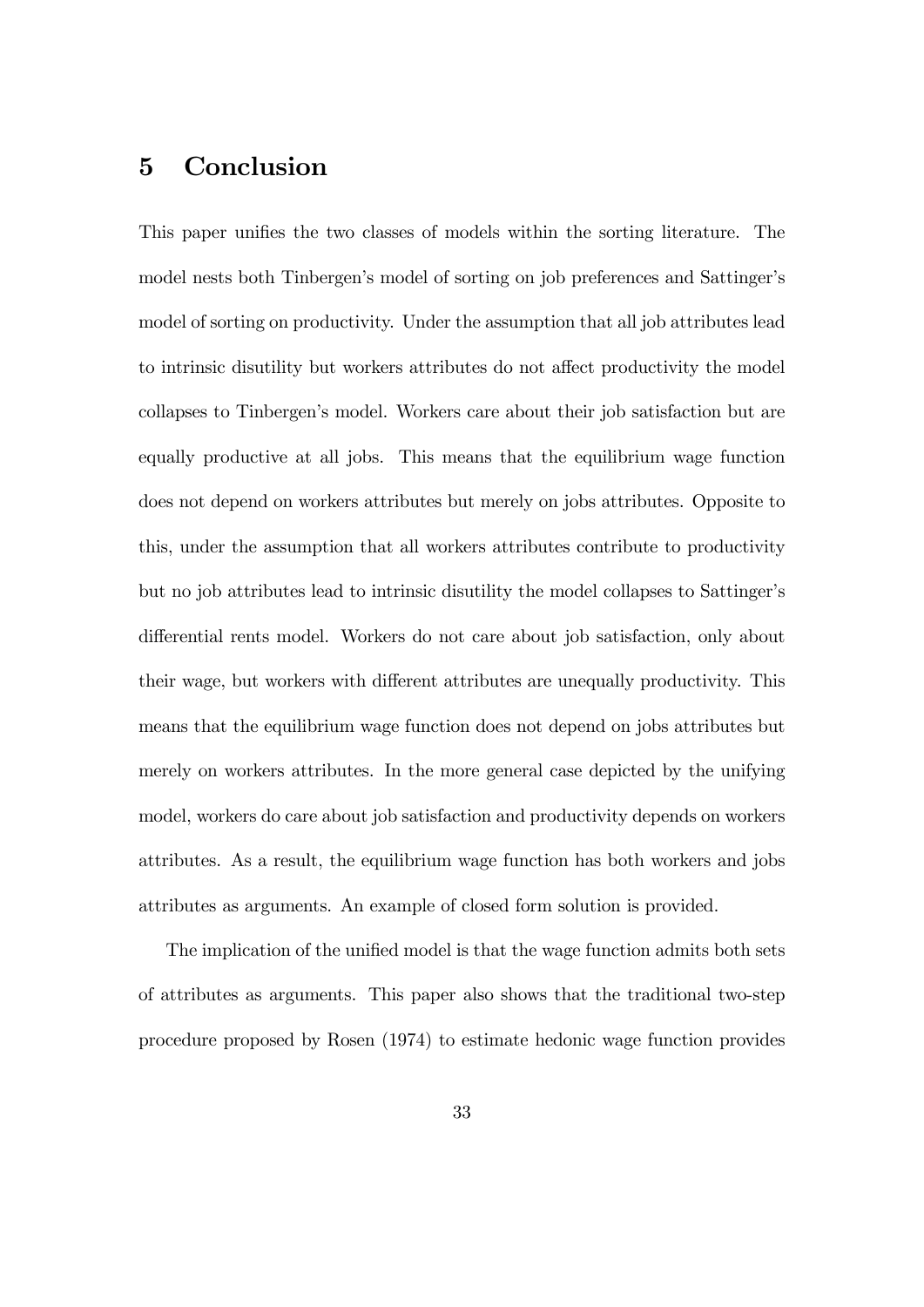biased estimate. While most of the literature has focused on problems involved in the estimation of the second step of the procedure, the unified model indicates that the traditional first step, consisting of estimate the wage function using data on wages and job attributes is flawed. Indeed, the dependent variable of Rosen's second step is not the marginal wage associated with job attributes holding workers attributes constant but rather a mixture of the marginal wage associated with job attributes and the marginal wage associated with workers attributes. The method estimates therefore a composite of preference parameters A of the function  $j(z, t; A)$ and productivity parameters E of the function  $p(z, t; E)$ .

# References

- BARTIK, T. J. (1987): "Estimating Hedonic Demand Parameters with Single Market Data: The Problems Caused by Unobserved Tastes," The Review of Economics and Statistics,  $69(1)$ ,  $178-80$ .
- Borghans, L., A. L. Duckworth, J. H. Heckman, and B. Ter Weel  $(2008)$ : "Economics and Psychology of Personality Traits," Journal of Human Resources, forthcoming.
- BOSCH, A. J. (1987): "Note on the Factorization of a Square Matrix Into Two Hermitian or Symmetric Matrices,"  $SIAM$  Review, 29(3), 463–468.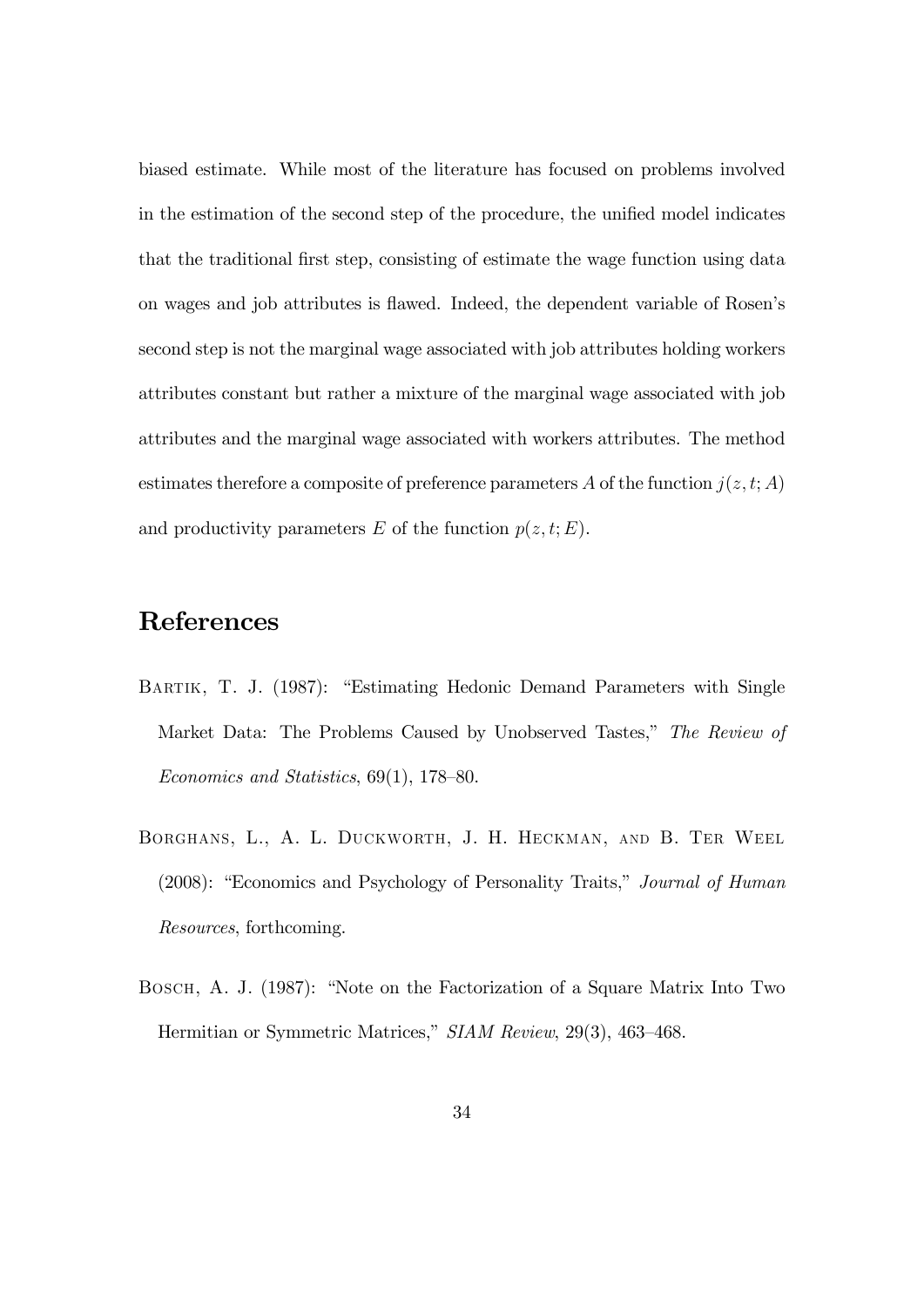- BOWLES, S., H. GINTIS, AND M. OSBORNE (2001): "The Determinants of Earnings: A Behavioral Approach," Journal of Economic Literature,  $39(4)$ ,  $1137-$ 1176.
- BROWN, J. N., AND H. S. ROSEN (1982): "On the Estimation of Structural Hedonic Price Models,"  $Econometrica$ , 50(3), 765–768.
- EPPLE, D.  $(1984)$ : "Closed Form Solutions to a Class of Hedonic Models," unpublished manuscript.
- (1987): "Hedonic Prices and Implicit Markets: Estimating Demand and Supply Functions for Differentiated Products," Journal of Political Economy,  $95(1), 59-80.$
- KAHN, S., AND K. LANG (1988): "Efficient Estimation of Structural Hedonic Systems," International Economic Review, 29(1), 157–66.
- ROSEN, S. (1974): "Hedonic Prices and Implicit Markets: Product Differentiation in Pure Competition," Journal of Political Economy, 82, 34–55.
- SATTINGER, M. (1977): "Compensating wage differences," Journal of Economic Theory,  $16(2)$ ,  $496-503$ .
- (1979): "Differential Rents and the Distribution of Earnings,"  $Oxford$ Economic Papers,  $31(1)$ ,  $60-71$ .